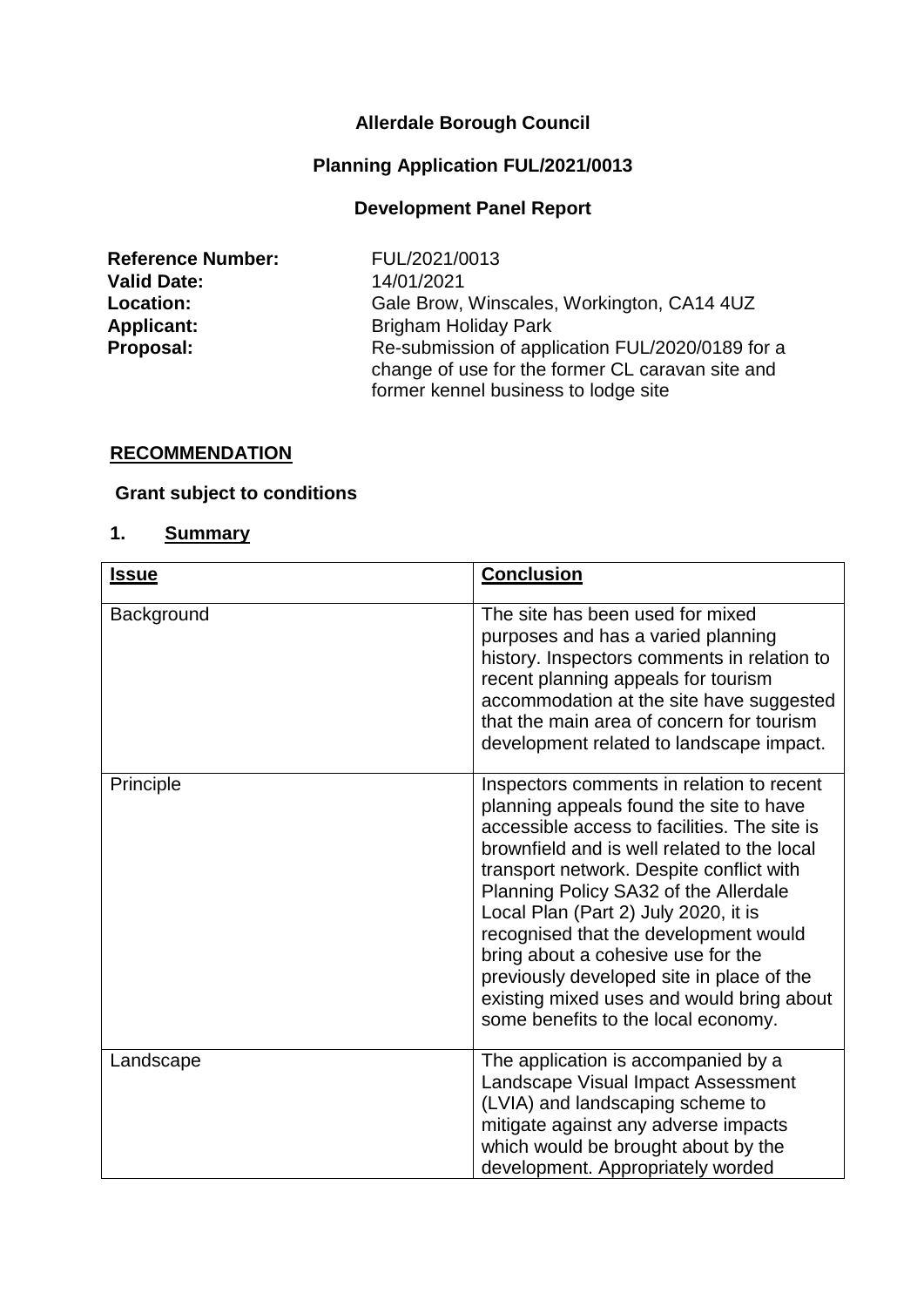|                            | conditions can be used to safeguard the<br>landscaping plan and ensure mitigation for<br>the development.                                                                                                                                                                                                                                                                                            |
|----------------------------|------------------------------------------------------------------------------------------------------------------------------------------------------------------------------------------------------------------------------------------------------------------------------------------------------------------------------------------------------------------------------------------------------|
| Highways                   | Cumbria highways object to the proposal<br>due to the absence of specified visibility<br>splays from the existing access. It is<br>considered that refusal of the application<br>on these grounds would be unwarranted<br>given the limited use of the access road by<br>vehicular traffic, the likely low speed of<br>such traffic and that the access is an<br>existing access in use at the site. |
| <b>Residential Amenity</b> | The development would bring about a low<br>density lodge site, separated from<br>adjacent properties. Conditions are<br>suggested to ensure the residential<br>amenity of neighbouring properties is<br>safeguarded.                                                                                                                                                                                 |
| Drainage                   | Suitable drainage can be secured by<br>condition.                                                                                                                                                                                                                                                                                                                                                    |
| Contamination              | Conditions in relation to contamination are<br>required.                                                                                                                                                                                                                                                                                                                                             |
| Ecology                    | Further ecology survey works prior to<br>demolition of existing buildings can be<br>secured by planning condition.                                                                                                                                                                                                                                                                                   |

# **2. Introduction**

- **2.1.** The application site has had a number of uses including as a garden centre, kennel business and a site for five touring caravans with associated amenities and workshop. As a result, there are a number of buildings and structures within the site, including a small dwelling and its garden, which are in a poor state of repair.
- **2.2.** The application seeks permision for the change of of land from former CL caravan site and kennel business to form a lodge site. The application proposal would result in the removal of the existing structures, to be replaced with 13 lodges within a landscape setting. The proposal has been amended since the original application submission for 17 lodges. The number of lodges has been reduced and further planting has been introduced, which has altered the layout of the site. The layout plan indicates that an existing pond to the east of the site is to be retained. The lodges proposed would be single storey. An indicative brochure detail has been provided at this stage. Access would be as existing via Winscales Road, which connects directly to the A595.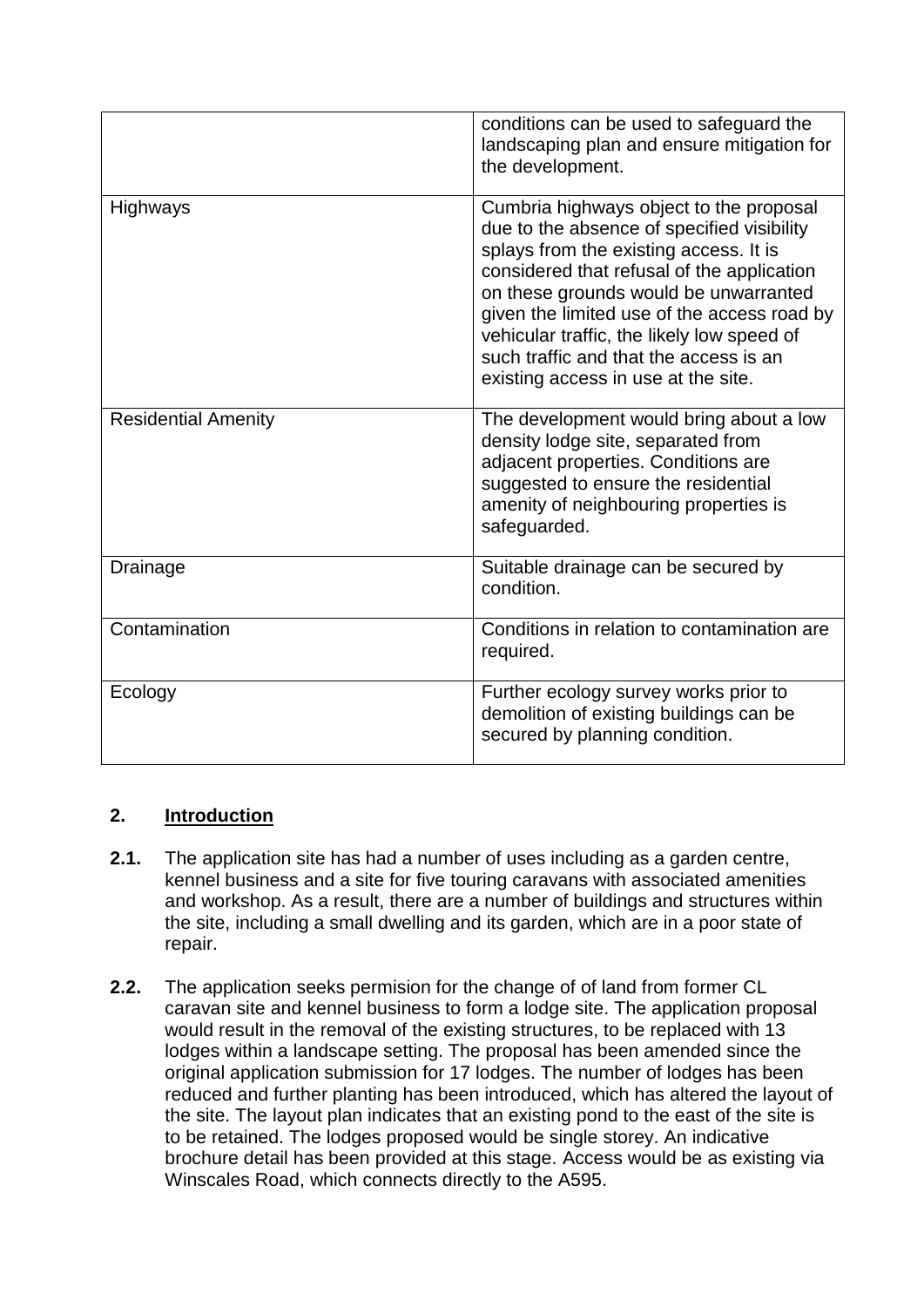## **3. Proposal**

**3.1.** The Plans for consideration are:- Location Plan received 26<sup>th</sup> January 2022 Brochure detail for lodges Drwg No: 01003 Rev:01 - Section through proposed entrance Drwg No: 01002 Rev:01 - Proposed works to existing entrance Plan of buildings to be demolished Drawing number D/01 - Paving details WW/10B Rev B - Landscape Sections WW/L01 Rev J - Outline Landscape Plan WW/L01 Rev F - Planting Plan

## **4. Site**

- **4.1.** The application site is situated adjacent to the A595 and Winscales Road. The land slopes down from the A595 in a south easterly direction. Planting is in place to the site boundaries of varying heights and species. There are structures in place on the site in association with the former kennel business and the touring caravan site. These are generally in a poor condition.
- **4.2.** The site is located in the countryside, and surrounded by open fields. There are occasional farms and small groups of dwellings within the nearby countryside, including two recently constructed dwellings further along Winscales Road.

## **5. Recent Site History**

- **5.1. 2/2013/0156** Change of use for the erection of 5 timber lodges at Gale Brow Nurseries, Winscales – Refused  $1<sup>st</sup>$  May 2013.
- **5.2.** Reasons for Refusal:
	- 1. The siting of 5 timber holiday lodges at this kennel compound are deemed to be an unsustainable, non-essential and inappropriate form of development in the open landscape and would result in unacceptable harm to the character of the landscape, at variance with the provisions of the National Planning Policy Statement (paragraph 14), saved Policy EN25 of the Allerdale Local Plan 1999 and saved Policies REM5 and TM2 of the Allerdale Local Plan 1999, First Alteration June 2006, and Policy E37 as saved from the Cumbria and Lake District Joint Structure Plan, Adopted April 2006.
	- 2. The siting of 5 timber lodges in close proximity to the existing kennel business are deemed to be at variance with saved Policy EN7 of the Allerdale Local Plan 1999 given the proposed pollution sensitive development is likely to be adversely affected by noise from the adjacent kennel business.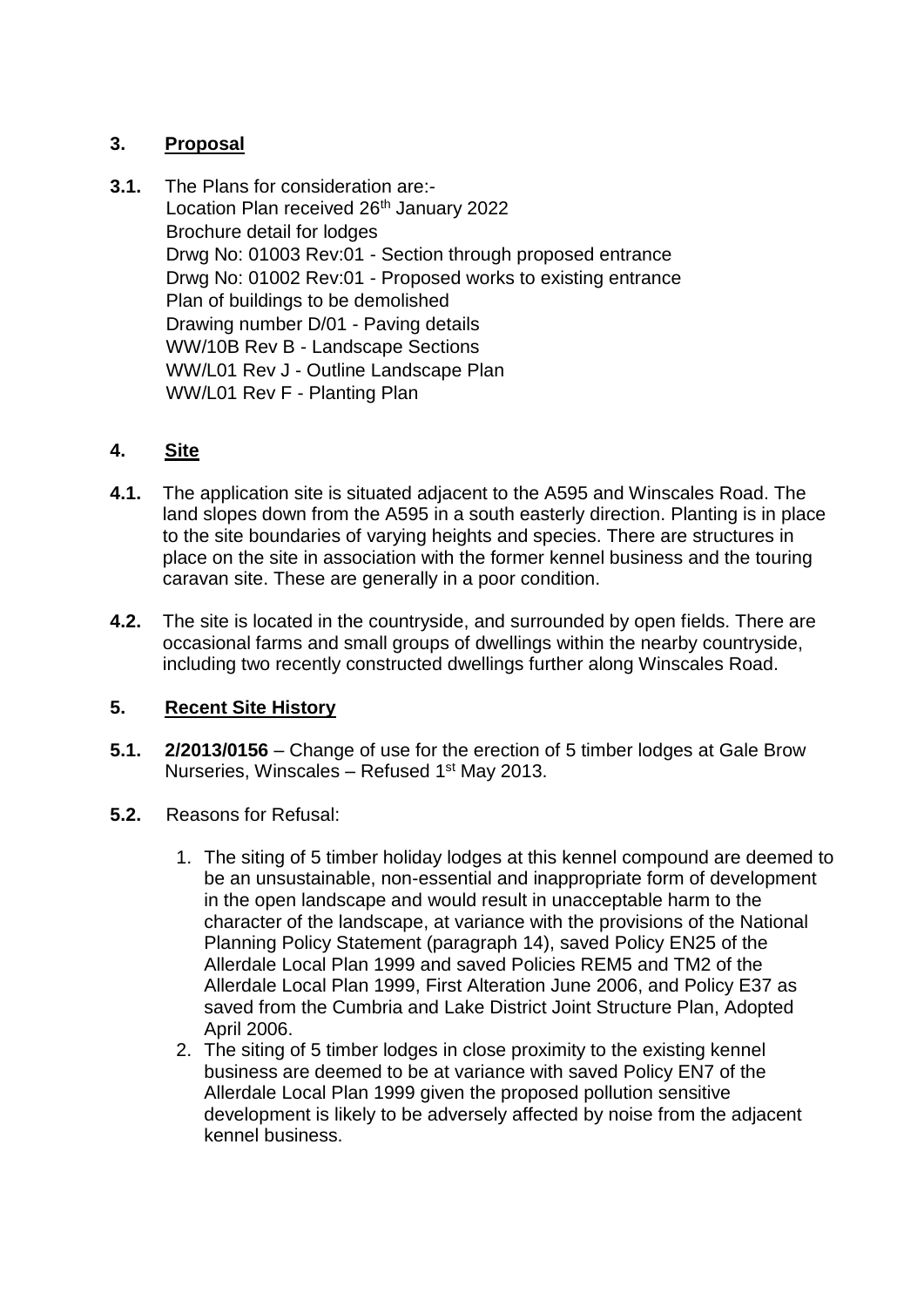Subsequent appeal APP/G0908/A/13/2200837 was dismissed on 28<sup>th</sup> October 2013 with the Inspector noting that the lodges, being in a row and end on to the A595, would lead the site to appear cluttered and urban such that the development would appear incongruous in its setting. The lodges, alongside the other buildings and paraphernalia adjacent to the site would create an intensely developed appearance, more urban than rural in form. It was indicated that the second reason for refusal could be overcome should the existing kennel business at the site cease operating. However, overall, the proposal was determined to harm the character and appearance of the area.

- **5.3. 2/2014/0699** Proposed 3 bedroomed detached bungalow and garage to replace 2 bedroom detached park home at Gale Brow, Winscales – Granted 18th November 2014.
- **5.4. 2/2016/0677** Change of use of land to provide five static caravans at Gale Brow Nurseries, Winscales Road, Winscales - Refused 20<sup>th</sup> December 2016.
- **5.5.** Reasons for Refusal:
	- 1. The proposed static caravans are considered to constitute new tourist accommodation and not an extension to an existing site with formal planning consent as recognised under Policy S17. The proposals are therefore considered unacceptable at this location with no wider benefits that outweigh harm. The application is contrary to Policies S1, S2 and S17 of the Allerdale Local Plan (Part 1) 2014 and the core principles of the National Planning Policy Framework.
	- 2. The site location is considered unsustainable being in the open countryside and remote from local services and amenities. The caravans will not bring any environmental improvements to the site and with no real benefit to the local economy.
	- 3. The siting of the five caravans is considered to result in significant harmful impact upon the landscape and visual amenity of the locality contrary to Policies S32 and S33 of the Allerdale Local Plan Part 1 Adopted 2014 and the core principles of the National Planning Policy Framework.
- **5.6.** Subsequent appeal APP/G0908/W/17/3177762 was dismissed on 17<sup>th</sup> October 2017 with the Inspector finding that the proposal would have a detrimental impact on the character and appearance of the area, in conflict with Policies S17, S1, S2, S32 and S33 of the Allerdale Local Plan.
- **5.7.** The Inspector noted that there was dispute as to whether the proposal constituted an extension to an existing caravan site, with the Council considering that the site should be considered as a new site as the existing Caravan and Camping Club licence for 5 touring caravans did not benefit from planning permission. The Inspector stated that, 'Policy S17 of the Allerdale Local Plan (2014) (ALP) does not distinguish between sites which benefit from a licence or those with planning permission and I am inclined to agree with the appellant that the static caravans could be considered as an extension to an existing use'.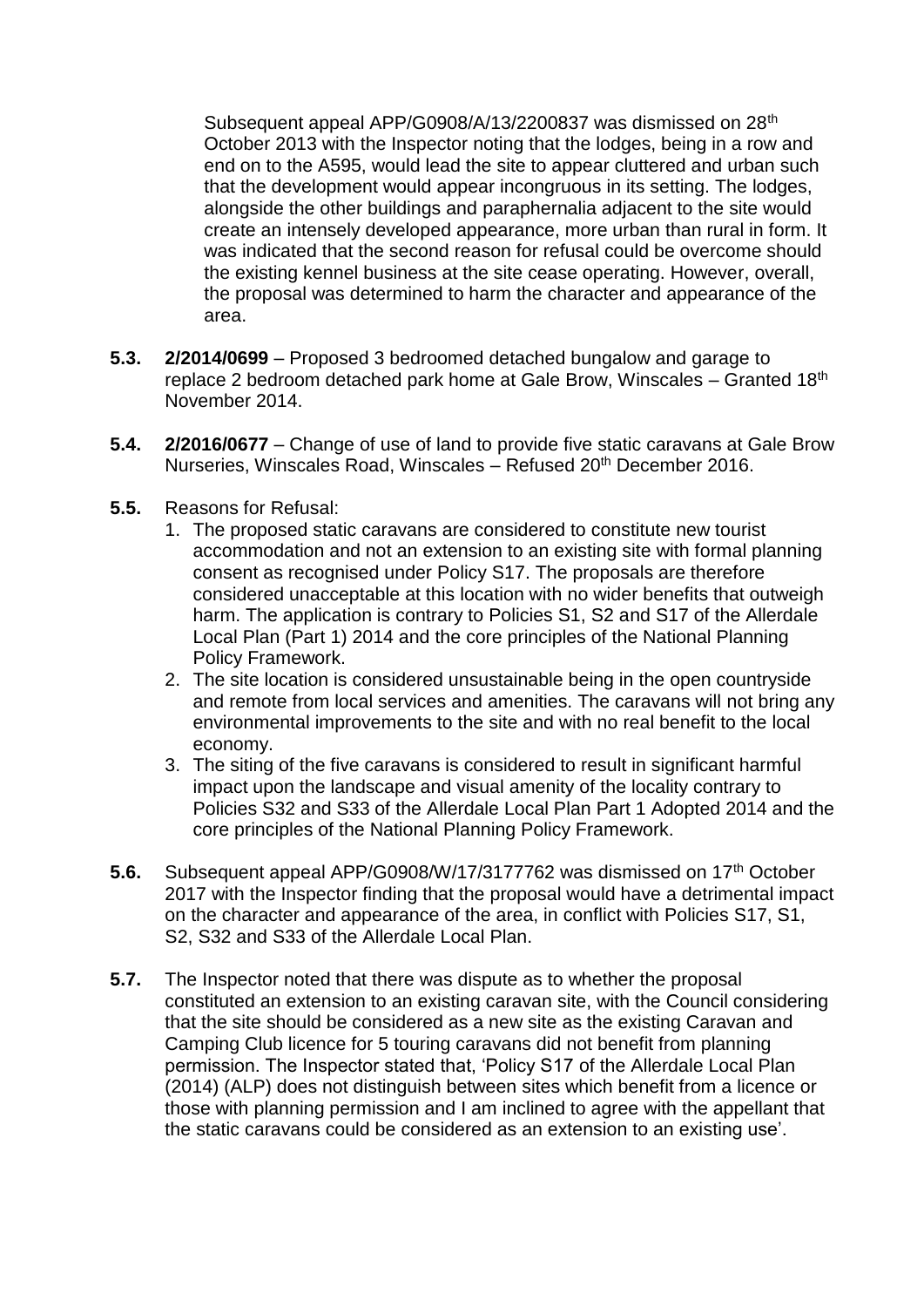- **5.8.** The Inspector also commented on the proposal sites access to services, noting that, 'the appeal site is located immediately adjacent to the A595 with good access to many nearby settlements and tourist facilities. There are bus stops within approximately 0.25 miles of the site, a restaurant within a few hundred metres and a petrol station with small shop within about 0.75 miles which can be accessed by a footpath. Therefore, I consider that the site is in a reasonable accessible location and future visitors would have the option of accessing some services and facilities by foot or bicycle. I therefore conclude that the proposal would have acceptable access to local services and accordingly I find no conflict with the National Planning Policy Framework in this regard which seeks to encourage patterns of development which facilitate the use of sustainable modes of transport'.
- **5.9. 2/2018/0276** Outline application for the demolition of kennels and erection of a new dwelling at Gale Brow, Winscales, Workington – Refused 3rd August 2018.
- **5.10.** Reason for Refusal:
	- 1. The proposed dwelling constitutes unsustainable, non-essential development in the open countryside with no proven essential or locational need contrary to Policies S1, S2, S3 and S5 of the Allerdale Local Plan Part 1 Adopted 2014 and LP and paragraph 79 of the National Planning Policy Framework 2018.
- **5.11.** Subsequent appeal APP/G0908/W/18/3210042 was dismissed on 19<sup>th</sup> April 2019 with the Inspector finding that the proposed dwelling would be situated outside the defined settlements as set out in the settlement hierarchy, and did not meet any of the specified circumstances where an isolated home in the countryside could be permissible.
- **5.12. FUL/2020/0189** Proposed demolition of existing kennel business and change of use of existing CL caravan site to sixteen holiday lodges (including one site managers lodge) and site landscaping at Gale Brow, Winscales Road, Winscales, Workington – Withdrawn.

## **6. Representations**

- **6.1. Town/Parish Council -** Refer to other lodge development in the locality and comment that this new request is going to be overdevelopment and will increase the traffic, plus for this number of lodges they will need extra amenities.
- **6.2. Highways Agency England** No objections
- **6.3. Cumbria County Council's Highways and Transportation** Recommend refusal of the application as there have not yet been adequate visibility splays submitted. If the requirement cannot be met then a speed survey should be carried out to reduce the maximum required. The reduced density of the site and revised layout is noted which means that there is more space within the site to accommodate parking. Some of the proposed parking bays may be impractical for use however the site is to remain private. Comment from the Lead Local Flood Authority that there is a strong recommendation that the drainage hierarchy is considered in line with NPPG and infiltration can be ruled out. They would like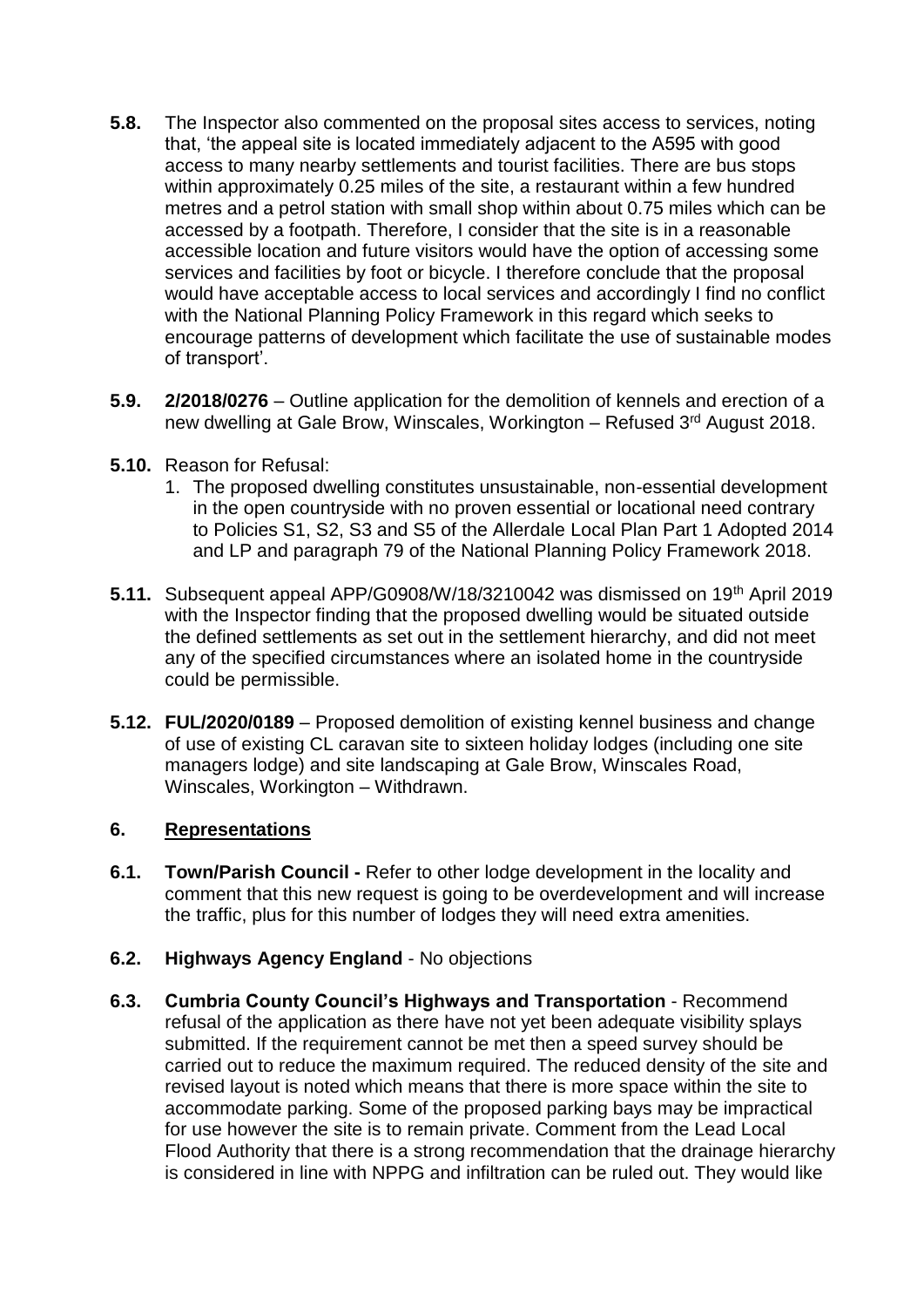to see more detail in regards to the sustainable materials which would be used to construct the road network within the site.

- **6.4. Environmental Health** Recommend conditions relating to contamination be attached to any planning approval.
- **6.5. Environment Agency** Comment that the development should follow the drainage hierarchy as set out within the National Planning Practice Guidance.
- **6.6. United Utilities** Recommend that the applicant implements the scheme in accordance with the surface water drainage scheme outlined in the hierarchy contained in the National Planning Policy Framework and the National Planning Practice Guidance.
- **6.7. Natural England** No objections.
- **6.8. Cumbria Wildlife Trust** No response to date.
- **6.9. Cumbria Fire Officer** No objections.
- **6.10.** The application has been advertised on site and in the press. Neighbouring properties have been notified.
- **6.11.** A letter has been received from a Councillor in relation to the proposal with concerns that traffic turning onto the site would have to wait on the carriageway and therefore cause a danger.

## **7. Environmental Impact Assessment**

- **7.1.** The Town and Country Planning (Environmental Impact Assessment) Regulations 2017
- **7.2.** The development does not within Schedule 1 nor 2 and, as such, is not EIA development.

## **8. Duties**

**8.1.** The site does not contain, nor is it in close proximity to any listed buildings, nor is it within or affecting a conservation area or the national site network.

## **9. Development Plan Policies**

## **9.1. Allerdale Local Plan (Part 1)**

Policy S1 - Presumption in Favour of Development Policy S2 - Sustainable Development Policy S3 - Spatial Strategy and Growth Policy S4 - Design Principles Policy S5 - Development Principles Policy S14 - Rural Economy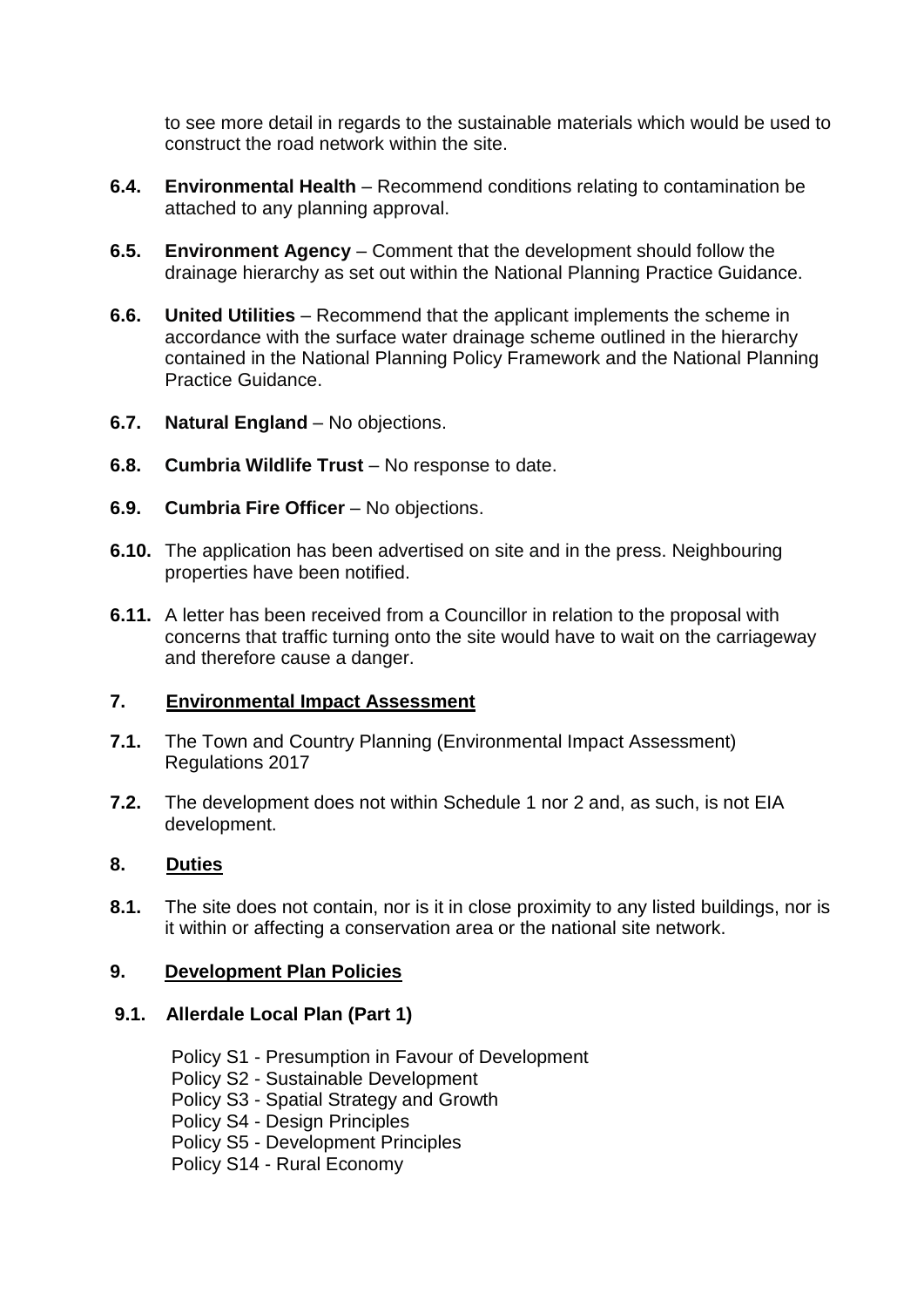Policy S22 - Transport Principles

Policy S24 - Green Infrastructure

Policy S29 - Flood Risk and Surface Water Drainage

Policy S32 - Safeguarding Amenity

Policy S33 - Landscape

Policy S35 - Protecting and Enhancing Biodiversity and Geodiversity

Policy DM14 - Standards of Good Design

These policies can be found here:-

[https://www.allerdale.gov.uk/en/planning-building-control/planning-policy/local](https://www.allerdale.gov.uk/en/planning-building-control/planning-policy/local-plan-part-1/)[plan-part-1/](https://www.allerdale.gov.uk/en/planning-building-control/planning-policy/local-plan-part-1/)

# **9.2. Allerdale Local Plan (Part 2)**

Policy SA2 - Settlement Boundaries Policy SA32 - Tourism, Coastal and Countryside Recreation

<https://www.allerdale.gov.uk/en/siteallocations/>

## **10. Other material considerations**

## **10.1. National Planning Policy Framework (NPPF) (2021)**

#### **10.2. Council Strategy 2020- 2030:**

Thriving towns and villages

- Give people a reason to visit our towns (festivals, events, cultural and sporting activities, markets).
- Support businesses.

## **11. Policy weighting**

**11.1.** Section 38(6) of the Planning and Compulsory Purchase Act 2004 requires that, if regard is to be had to the development plan for the purpose of any determination to be made under the Planning Acts, the determination must be made in accordance with the plan unless material considerations indicate otherwise. This means that the Allerdale Local Plan (Part 1) 2014 and the Allerdale Borough Local Plan (Part 2) 2020 policies have primacy.

## **12. Assessment:**

## **Background**

**12.1.** The applicant has engaged with the Local Planning Authority prior to submission of the current application. The discussions sought advice on the potential for a proposed lodge park at the site. It was indicated that the lodges would number 13 spread throughout the site, with a comprehensive landscaping scheme.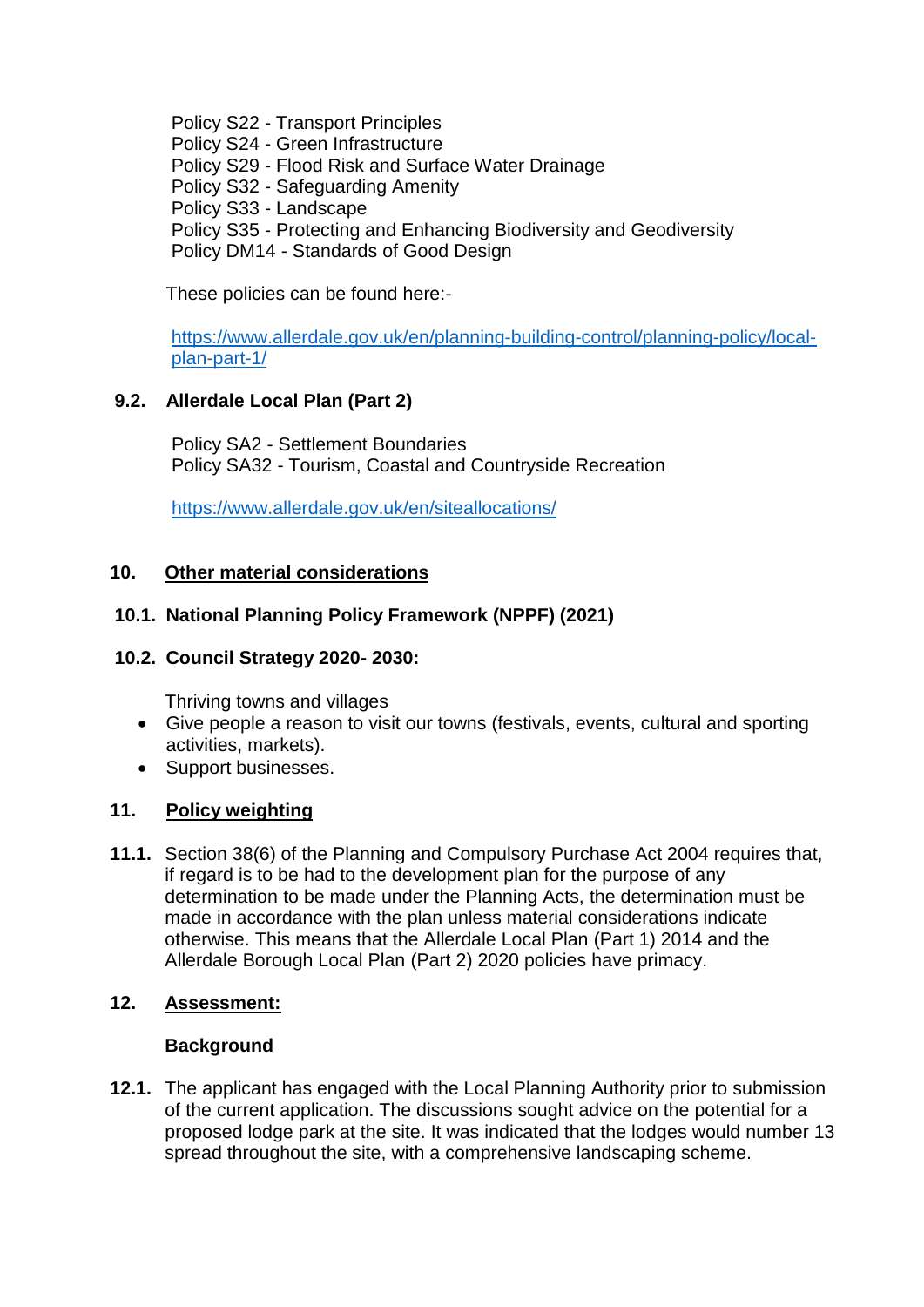- **12.2.** The Local Planning Authority offered pre-application advice on the planning merits of a proposed lodge scheme on 29<sup>th</sup> May 2020. The advice given by the Local Planning Authority noted and considered the planning history of the site, particularly the applications for lodges/ static caravans determined under 2/2013/0156 and 2/2016/0677 and the Inspectors' comments in relation to the merits of the proposals within the subsequent appeals.
- **12.3.** Paragraph 39 of the National Planning Policy Framework and National Planning Policy Guidance recognises that early engagement has significant potential to improve the efficiency and effectiveness of the planning application system for all parties. 'Pre-application discussion enables better coordination between public and private resources and improved outcomes for the community'.
- **12.4.** The earlier planning applications under 2/2013/0156 and 2/2016/0677 proposed 5 lodges/ static caravans to be positioned alongside and end on to the north west boundary, adjacent to the A595. The existing touring caravan site which permitted 5 caravans at the site, and the existing kennel business operating from the site, were to be retained.
- **12.5.** The reasons for refusal of the earlier application (2/2013/0156) by the Local Planning Authority (outlined above) were that the location of the proposed development was deemed unsustainable with unacceptable harm to the character of the landscape. It was also suggested that the proposed lodges would conflict with the existing kennel business in operation from the site.
- **12.6.** Upon consideration of the subsequent planning appeal, the Inspector concluded that cumulative built volume would lead to a cluttered site, more urban than rural in form. The screening proposed was insufficient to obscure the development. It was noted that the cessation of the kennel business would alleviate concerns in relation to the clash of uses at the site.
- **12.7.** The reasons for refusal of planning application (2/2016/0677) by the Local Planning Authority (outlined above) were that:
	- 1. The proposed development was not considered to be an extension to an existing site, as the touring caravan site in operation was approved and licensed by the Caravanning and Camping Club, and was exempt from the planning system. Planning Policy S17 of the Allerdale Local Plan (now removed), indicated that tourism accommodation outside the defined settlement limits could be permitted where it formed part of an extension to existing tourism accommodation.
	- 2. The site was considered to be unsustainable, being in the open countryside and remote from local services and amenities, without bringing any environmental or economic benefits to the locality.
	- 3. The siting of the caravans was considered to result in a harmful impact upon the landscape and visual amenity of the locality, particularly with regards to the existing buildings, touring caravans, parked visitors vehicles and other paraphernalia which would lead to a cluttered appearance at the site.
- **12.8.** Upon consideration of the appeal submitted in relation to the proposal, the Inspector found that: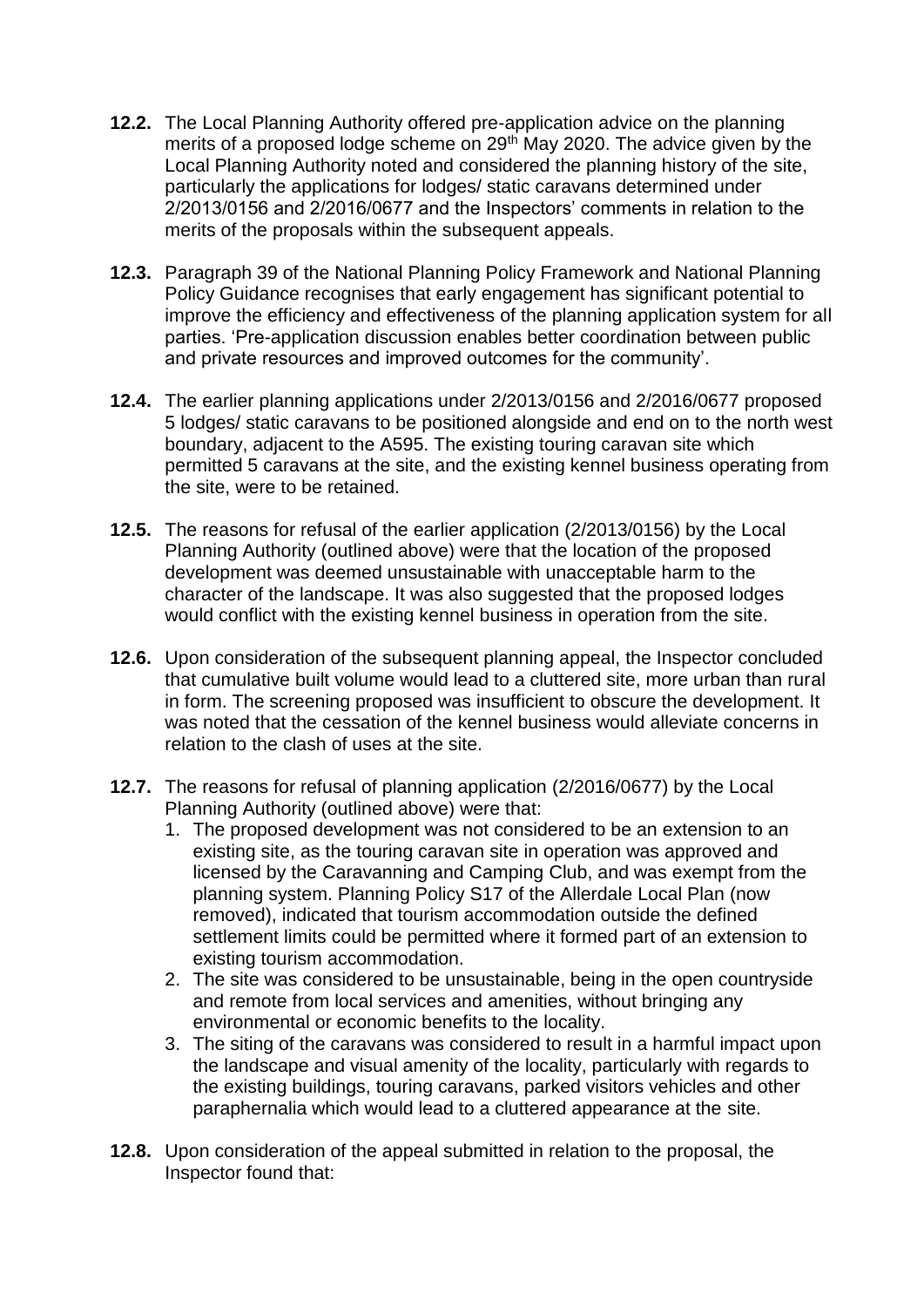- 1. 'Policy S17 of the Allerdale Local Plan (2014) (ALP) does not distinguish between sites which benefit from a licence or those with planning permission and I am inclined to agree with the appellant that the static caravans could be considered as an extension to an existing use'.
- 2. The appeal site would offer the proposal acceptable access to local services with many nearby settlements, tourist facilities, a bus stop within 0.25 miles, a restaurant within a few hundred metres, a petrol station and shop within 0.75 which could be accessed by a footpath allowing visitors options to access services and facilities by foot or bicycle. '…I find no conflict with the National Planning Policy Framework in this regard which seeks to encourage patterns of development which facilitate the use of sustainable modes of transport'.
- 3. The proposal raised concerns regarding the impact on the character and appearance of the area. 'Taking into account the existing development at the site, including the CL (caravan and Camping Club licence), the proposal would combine to create a haphazard and cluttered development which would detract from its rural setting'.
- **12.9.** Planning Officers advice noted the Inspectors commentary of the latter appeal which suggested that a tourism use at the site was indeed sustainable at this particular location and could be considered an extension to an existing tourism accommodation. It was accepted that there was a prospect of minimising visual impact with a robust landscaping scheme. Concerns relating to the variance of mixed uses at the site referenced in the earlier appeal would be overcome by the proposed single use. In light of the Inspectors' comments, it was considered that the prospect of developing an amount of tourist accommodation at the site was acceptable in principle subject to appropriate landscaping. The scale suggested within the submitted layout plan, amounting to 13 lodges throughout the site, was considered acceptable.

## **Principle – Policy Context**

- **12.10.**Planning Policy S1 of the Allerdale Local Plan (Part 1) July 2014, reflects the presumption in favour of sustainable development contained in the National Planning Policy Framework. It indicates that the Council will always work proactively with applicants jointly to find solutions which means that proposals can be approved wherever possible, and to secure development that improves the economic, social and environmental conditions in the area. Planning Policy S2 of the Allerdale Local Plan (Part 1) July 2014 sets out sustainable development principles, recognising that that the three interconnected pillars (economic, social and environmental) should be considered together to deliver sustainable development.
- **12.11.**Planning Policy S3 of the Allerdale Local Plan (Part 1) July 2014 sets out the Council's Spatial Stategy, in which it is stated that new development should be concentrated within the towns and villages identified in the settlement hierarchy. It also specifies that proposals outside defined settlements will be limited to:
	- a. Housing essential for rural workers in the operation of a rural based enterprise;
	- b. Housing following the rural exceptions policy;
	- c. An appropriate diversification of an existing agricultural or land based activity;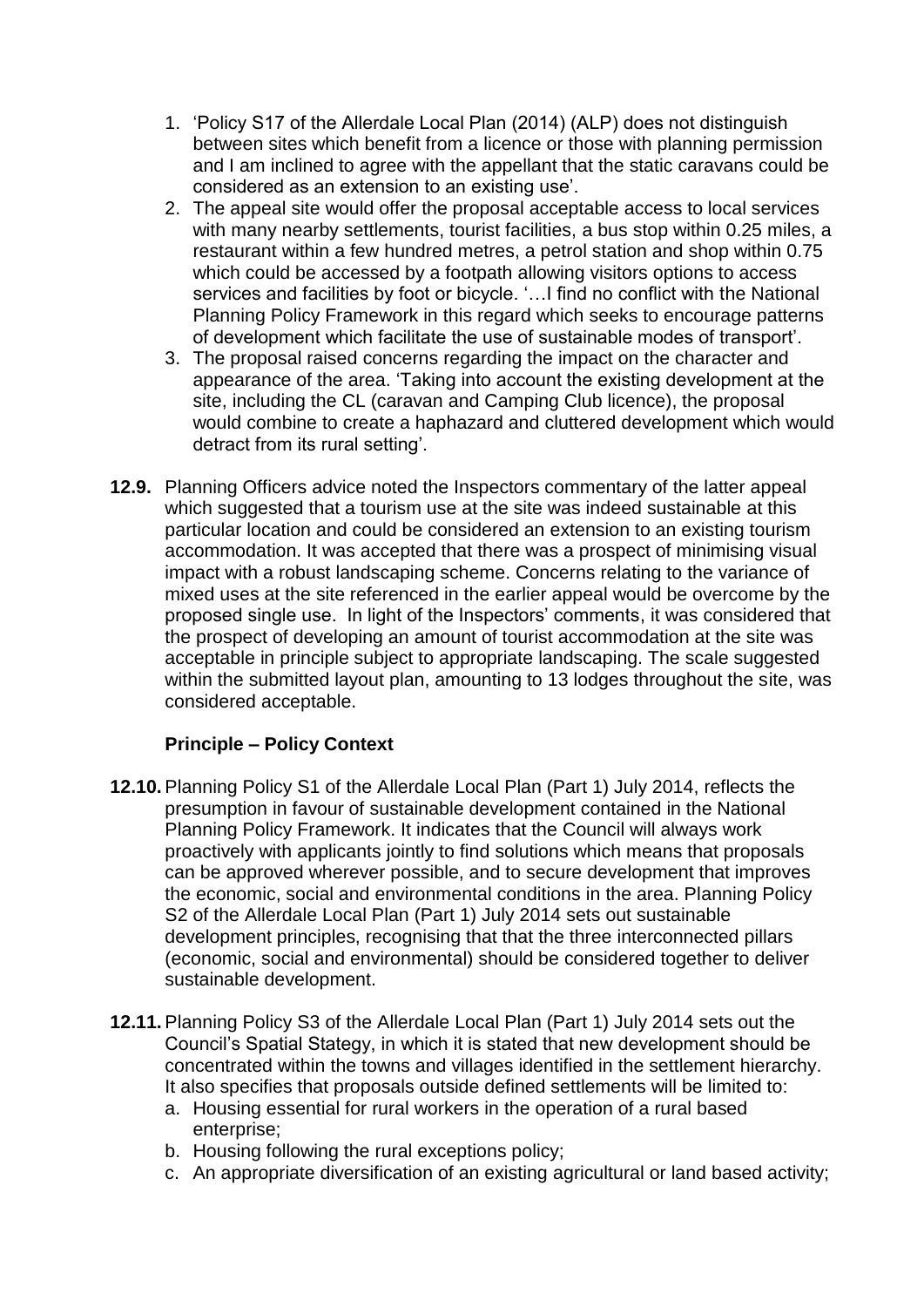- d. The optimal viable use of a heritage asset or appropriate enabling development to secure the future of heritage assets;
- e. A recreation or tourism proposal requiring a countryside location;
- f. Facilities essential to social and community needs;
- g. The replacement of an existing dwelling;
- h. A suitably scaled extension to an existing building;
- i. The conversion or reuse of a suitable existing building;
- j. Other development requiring a countryside location for technical or operational reasons.
- **12.12.**Planning Policy S17 of the Allerdale Local Plan (Part 1) July 2014, relating to tourism, coastal and countryside recreation, has been deleted and replaced by Policy SA32 of the Allerdale Local Plan (Part 2) July 2020, which is applicable to the proposal. This Policy highlights that a strategic priority of the Local Plan is to promote economic growth by supporting key tourism activities such as outdoor recreation, improvement of accommodation, food and drink production and improvements to the historic environment.
- **12.13.** The Policy SA32 sets out that proposals which offer new or improved visitor accommodation will be supported within Principal, Key and Local Service Centres. Tourism accommodation will also be supported in other locations where it has no significantly harmful impact (directly or indirectly) on the countryside or coast in terms of landscape quality, ecological/biodiversity value or the historic environment (and its settings), is of appropriate scale and design and it:
	- a. Forms part of a farm or land based rural business diversification scheme;
	- b. Forms part of an extension proposal for an existing hotel or guest house and it will enhance or maintain the viability of the business;
	- c. Forms part of an extension, realignment or relocation of an existing camping or caravan site to a less sensitive location which would reduce the impact on nature conservation areas and the local environment;
	- d. Is part of a scheme to upgrade ancillary facilities at an existing holiday park or camping or caravan site; or
	- e. Is a conversion or reuse of a redundant rural building which complies with the requirements of Policy S31.
- **12.14.** Furthermore, Policy SA32 sets out that proposals to extend existing tourist accommodation sites will only be considered as an extension when the original site has been considered and approved through the planning process.
- **12.15.**Planning Policy S14 of the Allerdale Local Plan (Part 1) July 2014 is equally relevant to the principle of the proposal. This Policy recognises the Councils' commitment to supporting the economic prosperity and sustainability of rural communities by enabling appropriately scaled economic development. The accompanying text also encourages rural enterprises which have a clear need to be located in a rural location.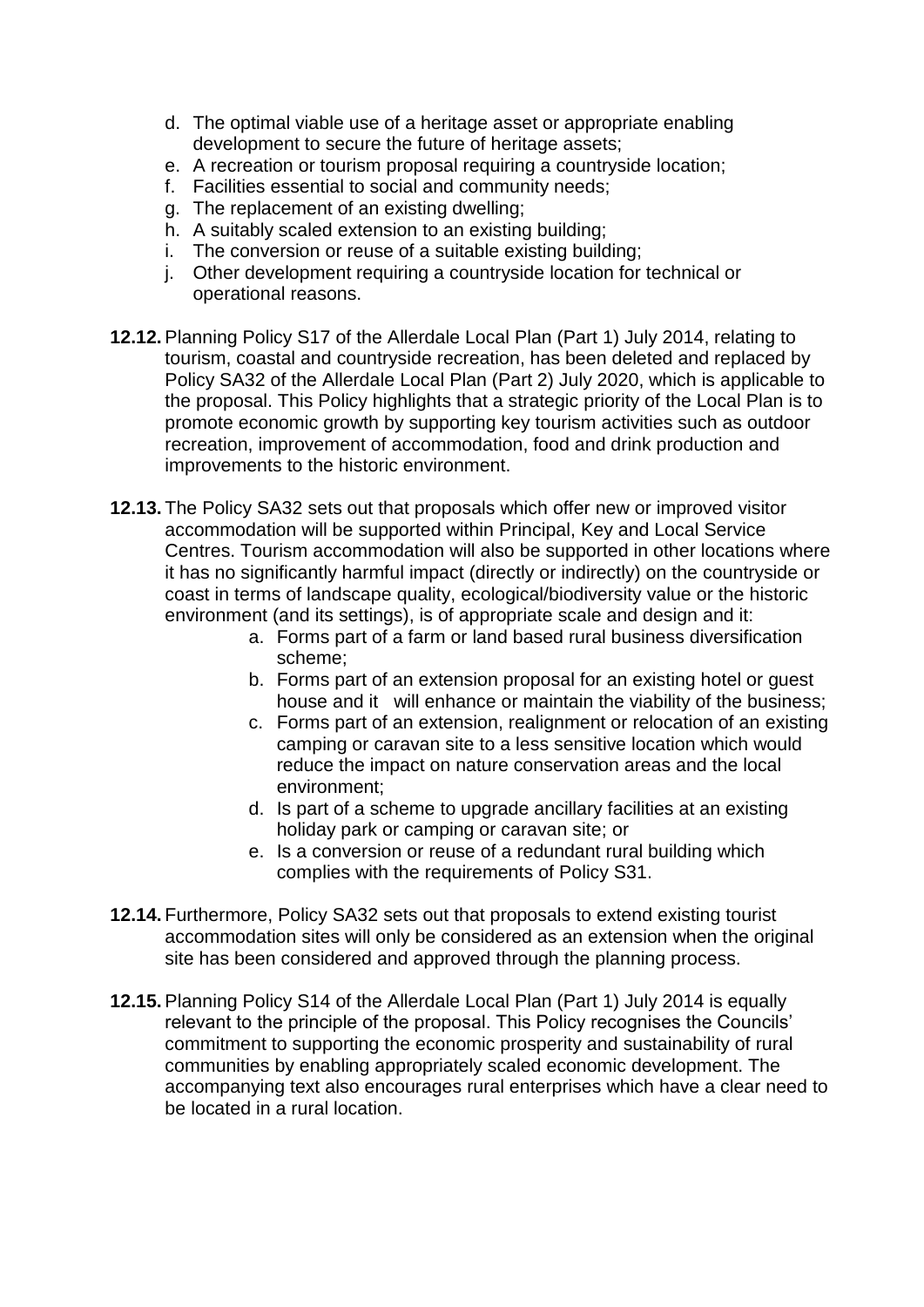- **12.16.** This Policy reflects the advice of the National Planning Policy Framework in recognising that planning policies should support a prosperous rural economy by enabling:
	- a) the sustainable growth and expansion of all types of business in rural areas, both through conversion of existing buildings and well-designed new buildings;
	- b) the development and diversification of agricultural and other land-based rural businesses;
	- c) sustainable rural tourism and leisure developments which respect the character of the countryside; and
	- d) the retention and development of accessible local services and community facilities, such as local shops, meeting places, sports venues, open space, cultural buildings, public houses and places of worship.
- **12.17.**Paragraph 85 of the National Planning Policy Framework goes on to explain that planning policies and decisions should recognise that sites to meet local business and community needs in rural areas may have to be found adjacent to or beyond existing settlements, and in locations that are not served well be public transport. It is expected that such developments are sensitive to the surroundings.

#### **Principle**

- **12.18.** The proposed development would create tourism accommodation outside a principal, Key or Local Service Centre.
- **12.19.** Whilst the proposal does not strictly sit within criteria a) to e) in Policy SA32 above, some weight is given to the Inspectors comments made within the planning appeal in relation to application 2/2016/0677 at the site, which accepted that the location of that particular development could be seen as sustainable due to its proximity to facilities and services and its accessibility on foot or on a bicycle. The National Planning Policy Framework also recognises that it may be necessary to locate development beyond existing settlements, particularly in support of a prosperous rural economy, where the character of the local community is respected.
- **12.20.** It is noted that the land is a brownfield site and its development would bring about visual improvements to the site and economic benefits to the locality. The Inspector in relation to the appeal to planning application 2/2016/0677 took a view that the proposal could be seen as an extension to the existing tourist accommodation available at the site and acknowledged that the site would bring some economic benefits to the area, particularly in terms of expenditure in the local economy. However Policy SA32 subsequently clarifies the Councils position in that proposals to extend existing tourist accommodation sites will only be considered as an extension when the 'original site has been considered and approved through the planning process' and therefore the CL caravan site is not considered an existing tourist accommodation site when assessing against the criteria of SA32 ALPP2 2020.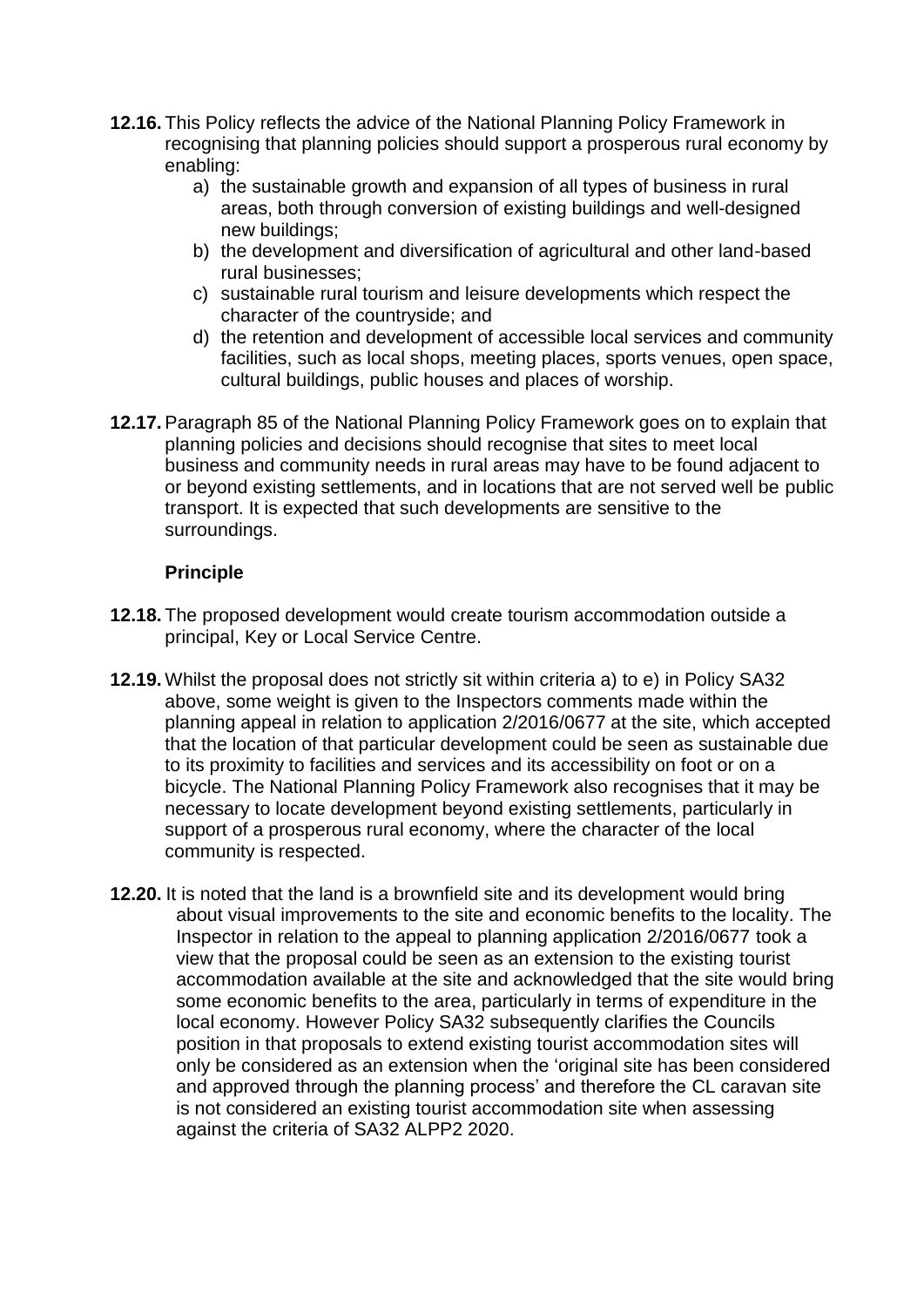- **12.21.** Taking a balanced approach to the proposal, considering the developed nature of the site, policy merits and planning history relevant to the site, Officers note that the Council has advised in pre-application communications that the principle of development at the site could be accepted for lodges, if the applicant is able to suitably demonstrate that the landscape and visual impact concerns are addressed.
- **12.22.**Although earlier applications at the site for lodges under 2/2013/0156 and static caravans under 2/2016/0677 have previously been refused, it is noted that this scheme should be considered on its particular merits and with regard to the provisions of the Allerdale Local Plan (Part 1) July 2014, Allerdale Local Plan (Part 2) July 2020 and the National Planning Policy Framework 2021.
- **12.23.** The current proposal differs to that of planning application 2/2016/0677. The earlier application would have resulted in 5 static caravans, end on, against the north eastern boundary and adjacent to the A595, at the highest part of the site. Existing uses (kennels and touring caravans) and structures at the site were to be retained.
- **12.24.** The current application proposes 13 lodges, however removing the existing structures. The lodges would be spread and spaced throughout the site, with landscaping. The current proposal would therefore eliminate the clutter and paraphernalia associated with the mixed uses and structures, which contributed to the landscape concerns outlined as the main barrier to development within the earlier proposal. Officers consider that the proposed use would therefore bring about some visual benefits providing a more cohesive and sensitive development to this brownfield site.
- **12.25.** Officers consider the proposed scheme has a well-balanced layout throughout, at an appropriate scale. The applicant has provided an indicative brochure for the proposed lodges, however, it is considered that specific details as to the final design (including any external amenity space) could be suitably agreed by condition, to ensure an appropriate design in terms of external finishes.
- **12.26.** It is noted that the scheme has been advertised as being a departure from the local plan. However, on balance, given that the proposed development would be in place of an existing mixed use on the site and recognising the comments of the Planning Inspector in relation to the appeal to planning application 2/2016/0677, which did not consider the site to be unsustainable and recognised the economic benefits which the proposal could bring, it is Officers opinion that the proposed development could be accepted in this particular case, subject to appropriate landscaping to overcome the landscape and visual impact issues identified by the Inspector.

## **Landscape**

**12.27.** Intrinsically related to the principle of the proposed development is a requirement to ensure appropriate landscaping to minimise the visual impact of the development, taking into account the sensitive location of the site and surrounding. The lack of suitable landscaping was a significant issue to the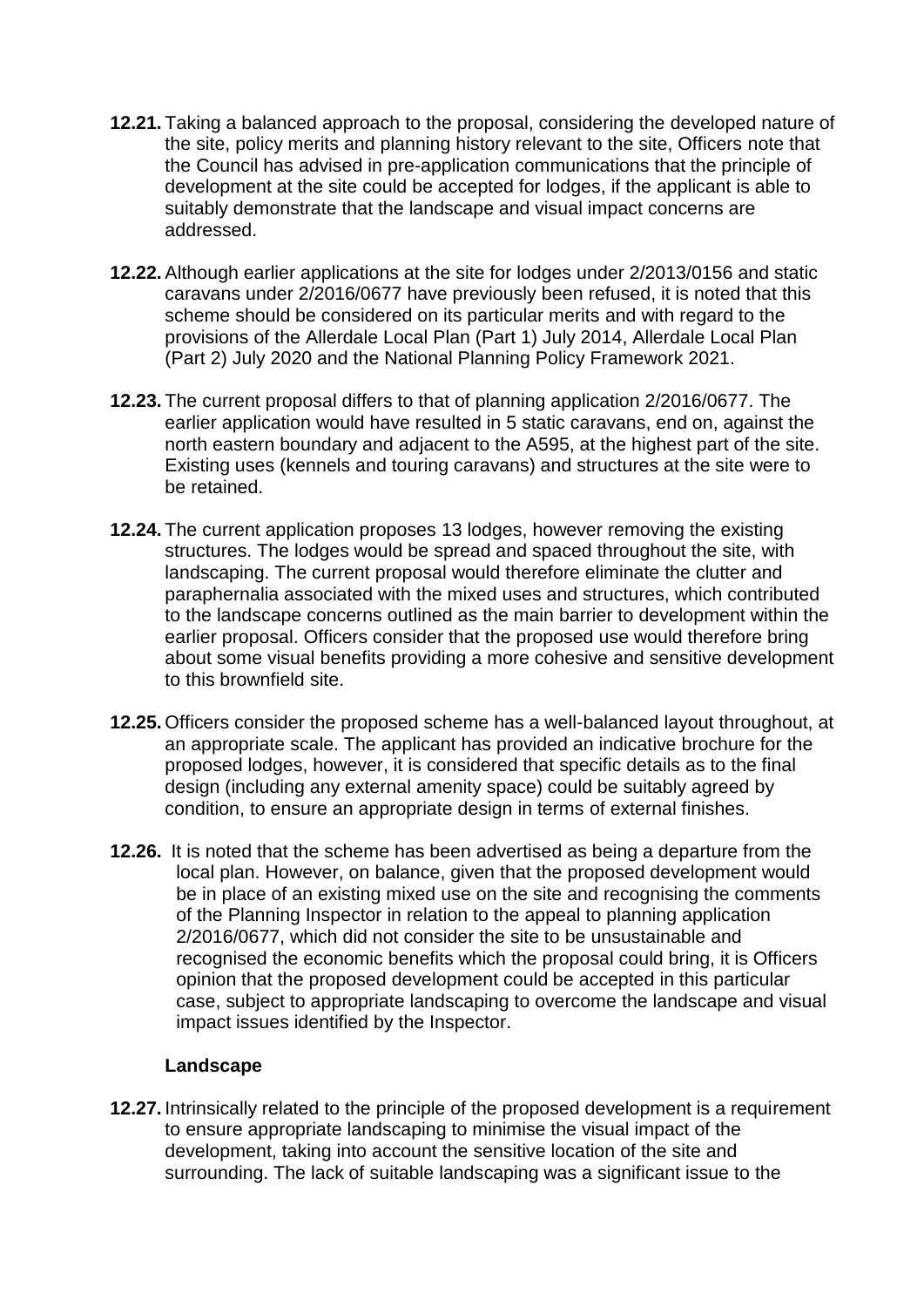development proposed under 2/2016/0677, and it was this element which ultimately resulted in the dismissal of the subsequent planning appeal.

- **12.28.**Planning Policy S33 of the Allerdale Local Plan (Part 1) indicates that landscape character and local distinctiveness shall be protected, conserved and, wherever possible, enhanced. The Policy also states that 'the Council will support proposals that involve the removal or a reduction in the impact of existing structures and land uses that are detrimental to the visual quality of the landscape'.
- **12.29.** The applicant has submitted details of a landscaping scheme and a Landscape Visual Impact Assessment alongside the planning application. Indicative sections through the land have also been provided.
- **12.30.** The existing landscape value has been assessed with the author noting that 'the site and surrounding landscape are not nationally or locally designated but are valued at the level of the immediate setting of local settlements and the existing caravan park. The LVIA assesses the landscape as medium-low.
- **12.31.** Landscape and visual effects may occur during construction, when the proposed development is complete and in use and after 15 years as the new landscape features mature. There would be some direct effects on the landscape features of the site including loss of part of the pond and loss of a garden area and caravan grass area. There would be a net gain in tree planting and hedgerow reinforcement to the site boundaries to tie in with existing hedges. There were also opportunities for enhanced biodiversity and improved habitat value with wildflower grassland and wet marshland.
- **12.32.**Paragraph 10.3 of the Assessment considers the impact on the potential landscape effects. 'The assessment concludes that there would be a moderateslight (direct and permanent) localised negative effect on the character of the Ridge and Valley landscape character sub type area which is of community value. It is acknowledge that the rural nature of the site would be changed to some degree by the proposed development so that the landscape baseline could not be maintained. This change would be in the context of existing development in the form of the medium scale commercial buildings associated with the former nursery and adjacent houses which form the immediate setting of the site. As the landscape framework of the proposed development matures and contributes to landscape distinctiveness in the Ridge and Valley sub-type, this effect would reduce to slight'.
- **12.33.** The effects on visual receptors have also been considered. For residents at home in the properties on Winscales Road, 100m to the east of the site, the overall visual effect on their views would be moderate-substantial as the proposed lodges will be prominent in the foreground. The effect would be negative as the proposed development would change the character of their views. Officers note that the scheme as amended has incorporated an additional landscaping buffer between the proposed lodge site and the adjoining dwellings to the east.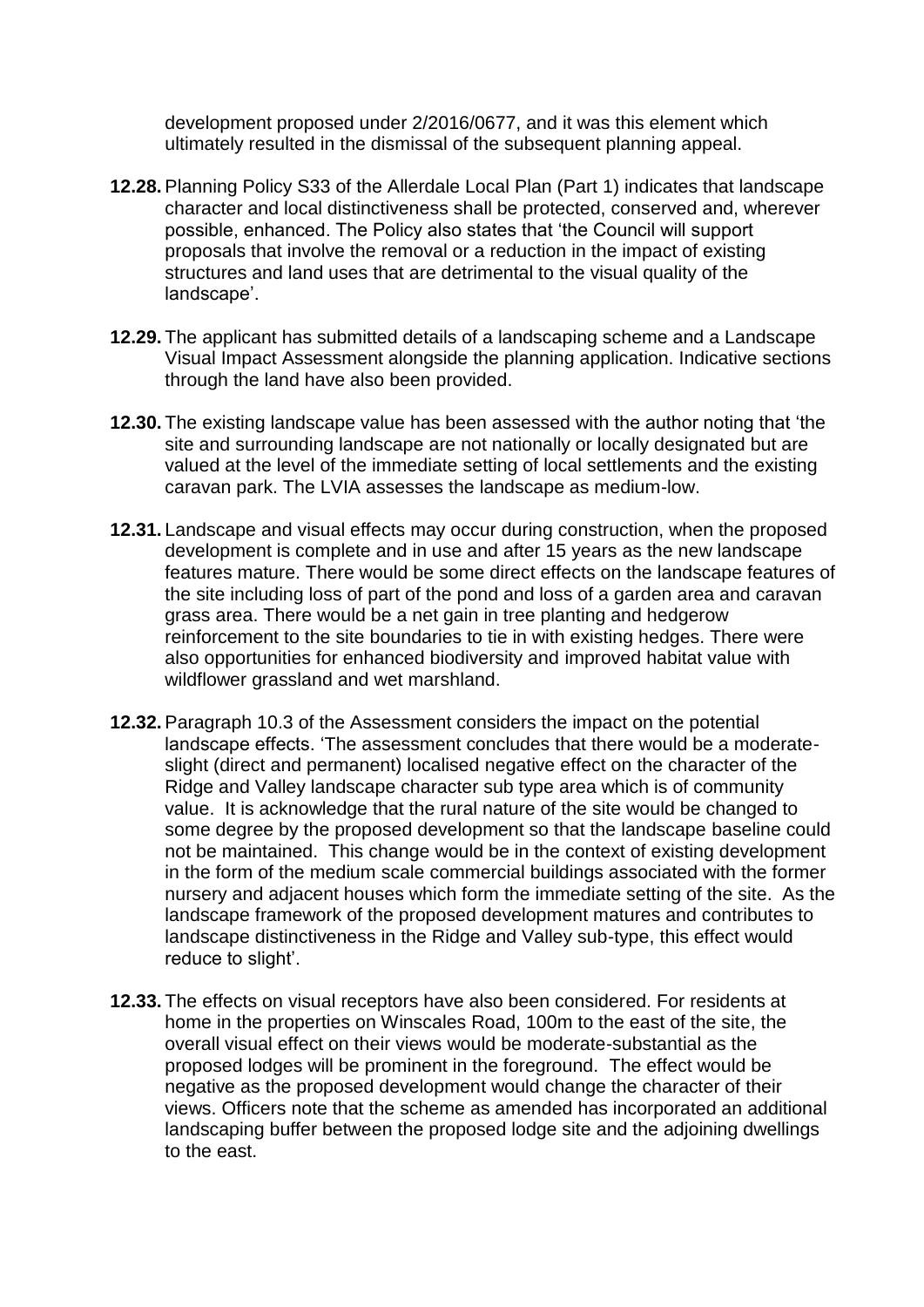- **12.34.** Residents of three bungalows adjacent to East Town End farm 250-270m to the west of the site would experience an overall visual effect of no greater than moderate as the development will be largely screened by existing trees. Other residential properties assessed would have an overall visual effect rating no greater than moderate-slight. This includes properties in and near to Greysouthen approximately 4.2Km to the north-east.
- **12.35.** The overall visual effect on motorists using the A595 will be moderate-slight due to the extensive screening effect of the roadside trees, despite the short view distances of 15m+. Walkers on the PROW adjacent to Fair View will experience a moderate visual effect.
- **12.36.** The level of change for visitors to the Oilys pub restaurant would be slight due to their distance from the proposed development, oblique and obscured nature of the view and the moderate-minor scale of change in their views. The effect of the development on long range views from the higher ground to the south-east within the Lake District National Park will be slight due to the long view distances (7Km for the viewpoint assessed at Fellbarrow).
- **12.37.** The LVIA proposes mitigation measures which include extensive tree, hedge and shrub planting to help screen the development and integrate it with the natural environment. Changes have been made to the landscaping proposal through the course of the application. The proposal is reduced in scale and the landscape scheme has been enhanced to all boundaries. Although the Assessment notes that the development would change the character of views, particularly those of the adjacent properties on Winscales Road, the environmental benefits brought about by the proposal through the removal of the existing structures and the enhanced planting and landscaping needs to be carefully balanced.
- **12.38.** The applicant has been able to provide a section through which demonstrates how the lodges would integrate with the site. The section suggests that the lodges would be sited so as not to intrude visually on the landscape significantly beyond the existing contours of the site. The proposed landscaping and layout provides mitigation of the potential landscape and visual effects through the arrangement of the lodges across the contours in small cluster groups rather than regimented lines, combined with tree groups to reduce the impact of the lodges in the landscape. Existing hedges and trees on and adjacent to the site would be retained alongside the introduction of new trees and shrubs to the boundary hedges and grounds surrounding the lodges. These measures would help to screen the development.
- **12.39.** On balance, it is Officers opinion that the proposed landscaping would provide a suitable level of landscaping and mitigation for the proposed development, alleviating the concerns raised in the earlier planning applications and subsequent appeals. The scale and layout of the proposal as amended is considered appropriate subject to the landscaping scheme to be secured by condition to ensure compliance with Policy S33 of the Allerdale Local Plan (Part 1) July 2014.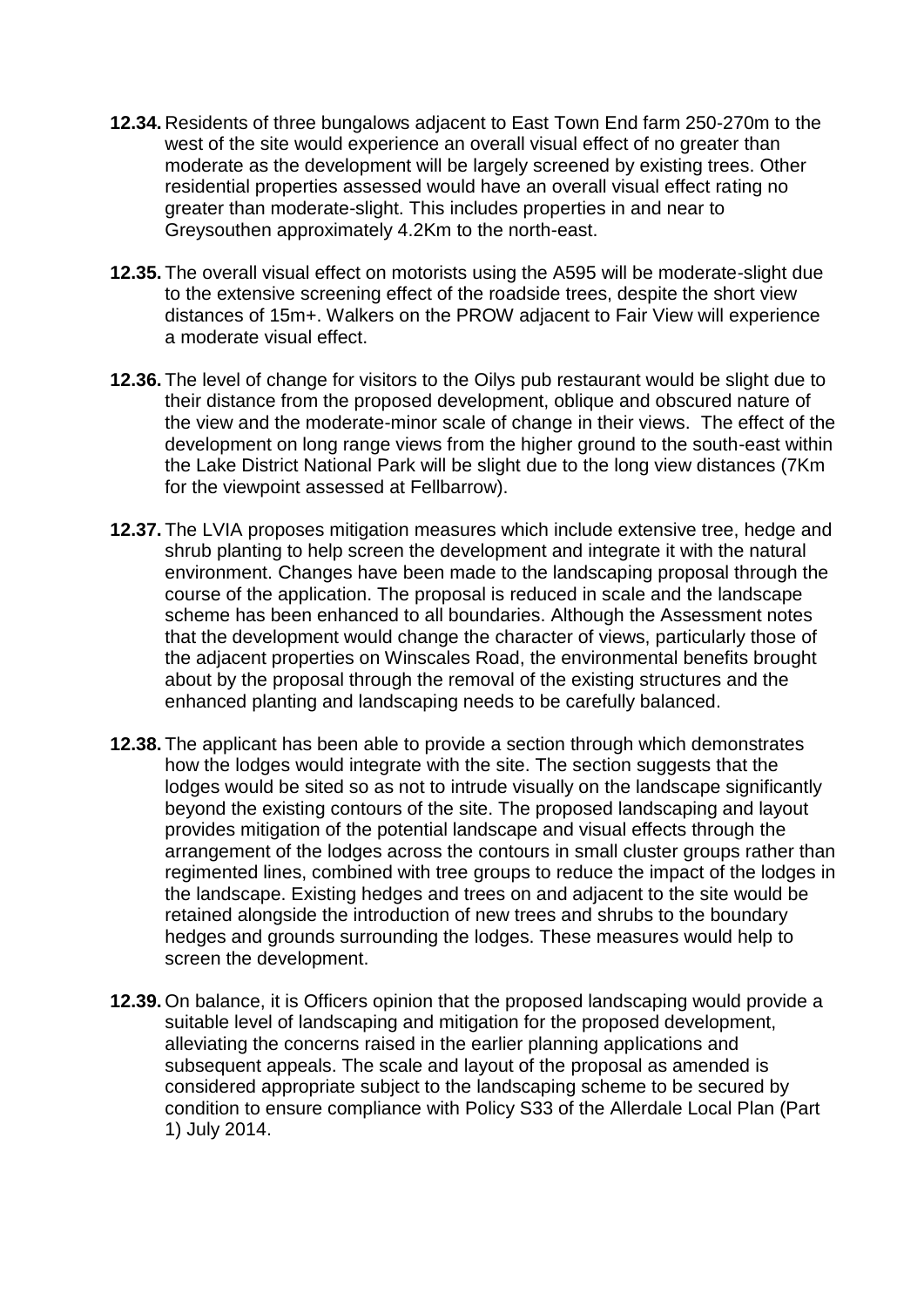#### **Highways**

- **12.40.** The proposal would utilise an existing access serving the site from Winscales Road, which offers a direct link to the A595. Winscales Road is a no through road which also serves two dwellings and a farm track. The cycle path and a footpath are accessible via the A595. A bus stop is also available on the A595. The proposed layout demonstrates that parking would be provided within the site.
- **12.41.**Planning Policy S22 of the Allerdale Local Plan (Part 1) July 2014 indicates that development should be accessible by public transport, walking and cycling. Development should be able to be accessed safely without compromise to the safety of any transport route.
- **12.42.** The Highways Department have objected to the proposal due to the absence of a plan demonstrating clear visibility from the access. They note that Winscales Road has a 60mph speed limit and comment that visibility splays of 214m in both directions, set back by 2.4m, should be achieved. If the required visibility splays cannot be achieved, it is recommended that a speed survey be carried out. The Highways Department acknowledge that the access is existing but consider that the change would generate an intensification of the use.
- **12.43.** The applicant submits that the U2330 at Winscales Road is a quiet cul de sac and has very little traffic. It is suggested that although there is a 60mph speed limit in operation on the highway, the traffic rarely exceeds 30mph. Although the 215m visibility splay cannot be achieved, the applicant has submitted a plan to show a line of visibility.
- **12.44.** Officers accept that other users of the highway, beyond that of the proposal site, would be low in number, given the limited users served by the highway. The applicant has been able to demonstrate that visibility can be achieved from the site, albeit not within the strict confines of the highways requirements in relation to a highway with a 60mph speed limit.
- **12.45.** On balance, taking existing conditions into account and the low density of the proposed development, it is Officers opinion that the access serving the proposal site is acceptable.
- **12.46.** The revised layout plan has reduced the number of lodges from 17 to 13. The Highways Department accept that this has resulted in more space to accommodate onsite parking. Although they suggest that some of the parking bays on the plan may be impractical for use, the site is to remain private and any comments on parking are advisory. Officers consider the layout plan acceptable.
- **12.47.** The proposed site is considered well located, having easy access to the A595 which provides public transport routes, access to the cycle path and has good proximity to a number of walking routes. The proposed development therefore satisfies the criteria of Planning Policy S22 of the Allerdale Local Plan (Part 1) July 2014 in terms of accessibility to a number of transport options.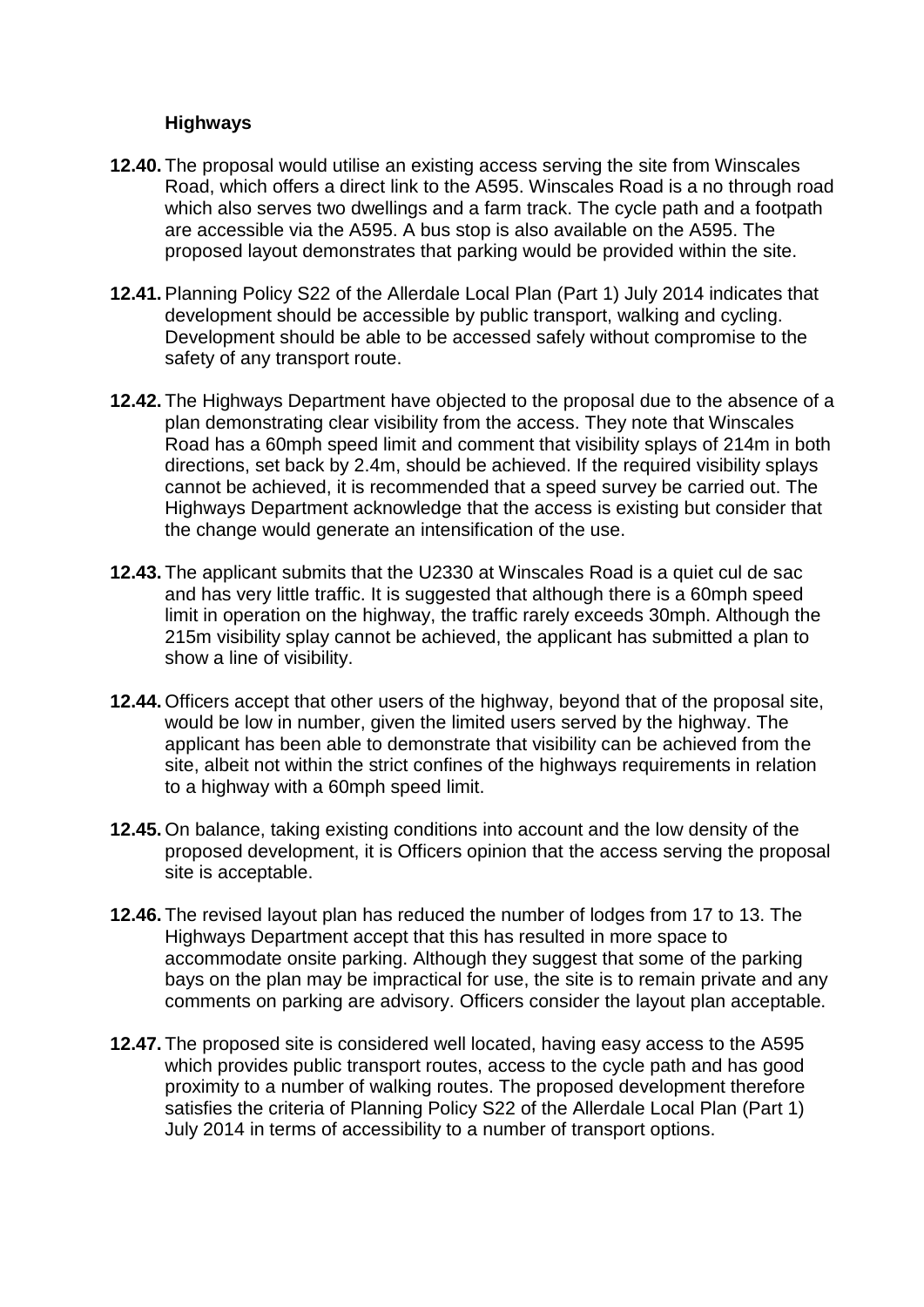### **Residential Amenity**

- **12.48.**Planning Policy S32 of the Allerdale Local Plan (Part 1) looks to safeguard appropriate standards of amenity, suggesting that support should be given to those proposals which make a positive contribution to an area and that development should be resisted where it would result in an unacceptable effect on residential amenity.
- **12.49.** Given that the proposal site would offer a low density lodge site on a brownfield site with landscape and visual impact mitigation measures proposed, it is considered that the proposal would not have a significant adverse impact upon adjacent residential amenity. However, it is considered appropriate to secure details of any proposed external lighting in relation to the development and to ensure the proper management of construction by conditions, to safeguard suitable standards of amenity for nearby residents.

#### **Drainage**

- **12.50.** The application details include a Drainage Strategy Report suggesting that, in the absence of any adopted sewers in or around the site, it is proposed that foul waste be disposed of via a treatment plant and that surface water be disposed of via the existing pond and discharged to a designated water course.
- **12.51.**Planning Policy S29 of the Allerdale Local Plan (Part 1) July 2014 indicates that development should be drained in accordance with the drainage hierarchy.
- **12.52.** Comments received from Cumbria County Council's Lead Local Flood Authority, United Utilities and the Environment Agency indicate that the development should be drained in accordance with the drainage hierarchy as set out in the National Planning Policy Framework and National planning Practice Guidance. It is considered appropriate to secure suitable means of drainage in accordance with the drainage hierarchy by condition, to ensure compliance with Planning Policy S29 of the Allerdale Local Plan (Part 1) July 2014.

#### **Contamination**

- **12.53.** The site is within an area with potential for contamination. The proposed works would involve some excavations to the site. The applicant has included a Phase 1 Desktop Study in support of the application. The Study concludes that a Phase 2 Ground Investigation should be carried out for submission to the Local Planning Authority.
- **12.54.** The Council's Environmental Health Department recommend that conditions relating to contamination investigations be attached to any planning approval. It is therefore considered appropriate to secure these measures by suitable conditions.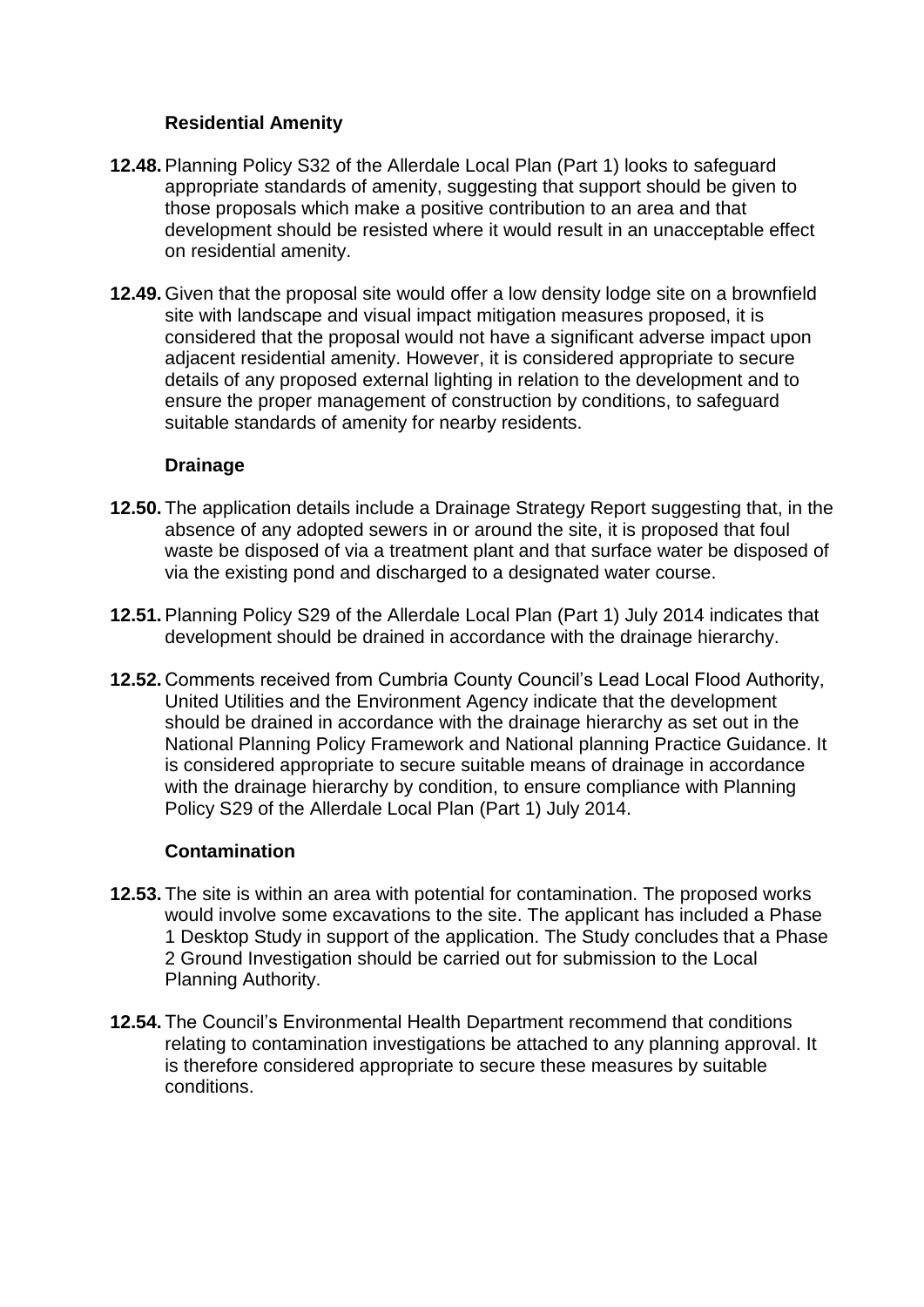#### **Ecology**

- **12.55.** The applicant has submitted a Preliminary Ecological Appraisal in support of the planning application. The Appraisal suggests that the development has the potential to impact on bats, breeding birds, other mammals and invasive nonnative species. Further survey works are suggested.
- **12.56.** Natural England offer no objections to the proposed development with a comment that, 'based on the plans submitted Natural England considers that the proposed development will not have significant adverse impacts on statutorily protected nature conservation sites or landscapes'.
- **12.57.**As the proposal involves demolition works on the existing structures at the site, it is considered appropriate to secure further works prior to any demolition.

#### **Local Financial Considerations**

**12.58.** Having regard to S70 (2) of the Town and Country Planning Act, Local Financial Considerations relate to Business Rates Revenue

#### **13. Conclusions**

- **13.1.** The application site has been subject to a number of planning applications and appeals. Of significant relevance to the current proposal are those in relation to proposals for lodges and static caravans, the most recent of which found the application site to have acceptable access to facilities and services but raised concerns in relation to the impact of the proposal on the character and appearance with the local area.
- **13.2.** The proposal relates to 13 lodges alongside a scheme for landscaping, submitted to overcome the reason for refusal of earlier applications for tourism accommodation at the site. The proposed development would sit within the landscape and bring about a single use in place of the existing mixed uses at the site. The proposal demonstrates that the concerns raised in previous submissions in relation to landscape impact can be suitably mitigated to permit development of this brownfield site.
- **13.3.** It is acknowledged that the proposed development does not meet the specified criteria of Planning Policy SA32 of the Allerdale Local Plan (Part 2) July 2020 in terms of tourism development. However, given the comments of the Planning Inspector in the recent appeal at the site, which found the site an acceptable location for tourism development, and the wider benefits the proposal would bring to the local economy and environment, it is considered when carefully weighing up all factors, that the principle of the proposed development is acceptable on this particular site.
- **13.4.** The Highways Department object to the proposal as the applicant has not been able to demonstrate adequate visibility splays within a 60mph speed limit zone. Given the low usage of the highway serving the development and the low density of the proposed development, the absence of the visibility splays as set out by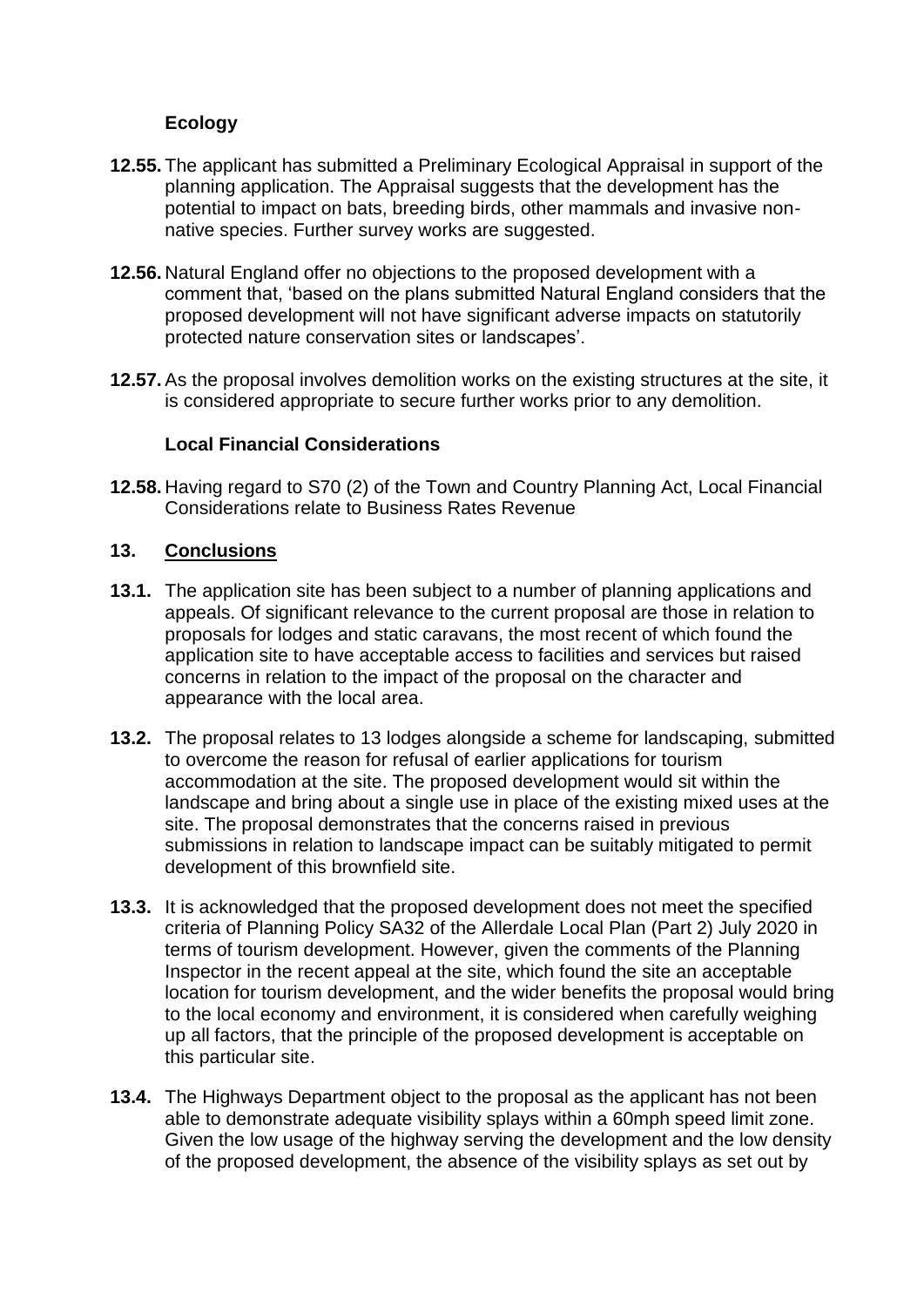the Highways Department is not considered sufficient justification for refusal of the application in this case.

**13.5.** The application is recommended for approval, subject to conditions.

# **14. RECOMMENDATION**

Grant permission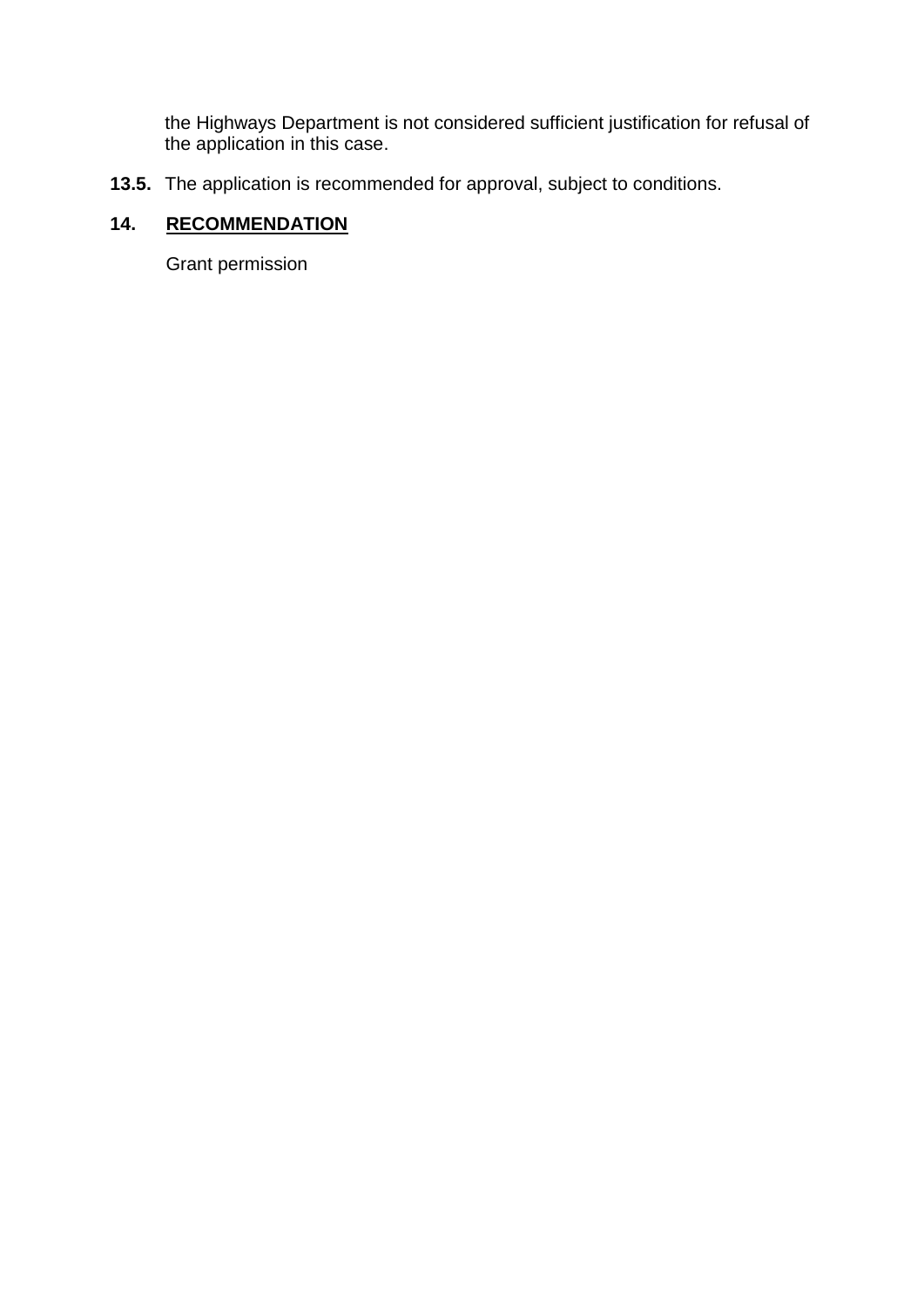## **Annex 1**

## **Conditions**

- **1. The development hereby permitted shall be begun before the expiration of three years from the date of this permission.** Reason: In order to comply with Section 91 of the Town and Country Planning Act 1990.
- **2. The development hereby permitted shall be carried out solely in accordance with the following plans: Location Plan received 26th January 2022 Brochure detail for lodges Drwg No: 01003 Rev:01 - Section through proposed entrance Drwg No: 01002 Rev:01 – Proposed works to existing entrance Plan of buildings to be demolished Drawing number D/01 – Paving details WW/10B Rev B – Landscape Sections WW/L01 Rev J – Outline Landscape Plan WW/L01 Rev F - Planting Plan** Reason: In order to ensure that the development is carried out in complete

accordance with the approved plans and any material and non-material alterations to the scheme are properly considered.

**3. Prior to the commencement of demolition works on site, details of a bat emergence survey, a dawn survey or automated bat survey and further internal and external inspection by a qualified consultant shall be submitted to and approved by the Local Planning Authority. Any approved mitigation measures shall be fully implemented in accordance with the approved detailed scheme.**

Reason: To safeguard any potential bat species during construction works at the application site, in compliance with the National Planning Policy Framework, Policy S35 of the Allerdale Local Plan (Part 1), Adopted July 2014.

- **4. No trees or hedges on the site shall be topped, lopped, felled or uprooted without the prior consent of the Local Planning Authority.**  Reason: In order to ensure that adequate protection is afforded to the existing trees on the site.
- **5. Landscaping works shall be carried out in accordance with drawing number WW/L01 Rev F. All planting, seeding or turfing comprised within the scheme shall be carried out in the first planting season following completion of the development and any trees or plants which within a period of 5 years from the completion of the development die, are removed or become seriously damaged or diseased shall be replaced in the next planting season with other similar size and species, unless otherwise agreed in writing by the Local Planning Authority.**

Reason: In order to enhance the appearance of the development and minimise the impact of the development in the locality.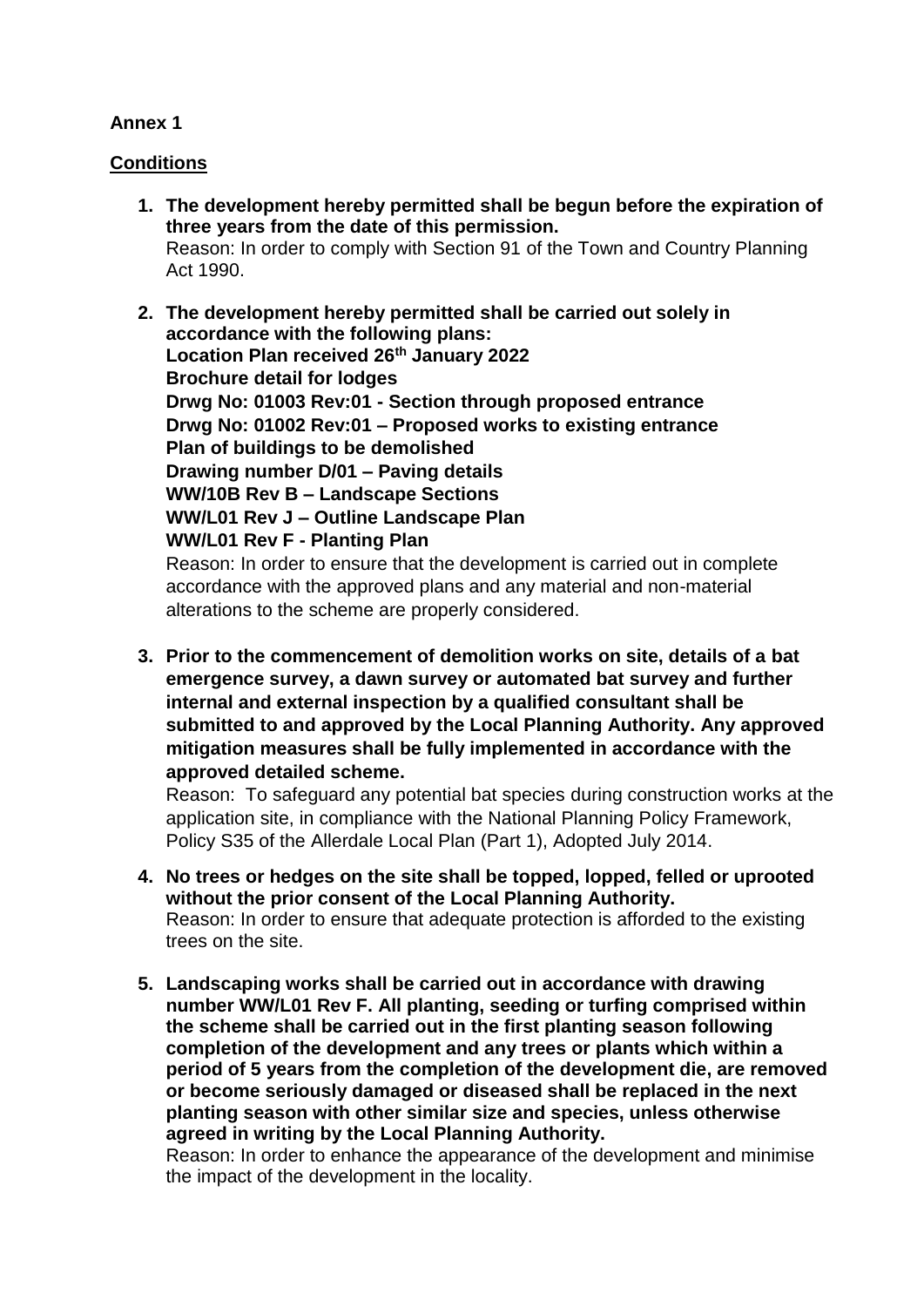**6. A landscaping management plan including long term design objectives, management responsibilities and maintenance schedules for all landscaped areas shall be submitted to and approved by the Local Planning Authority prior to operation. The development shall thereafter be maintained at all times in accordance with the approved landscaping management plan.** 

Reason: To ensure the long term maintenance and management of the landscaping for the development in the open countryside in compliance with Policies S32 and S33 of the Allerdale Local Plan (Part 1), Adopted July 2014.

7. **Details of the lodges including any terrace, platform or hard surfacing on or around the lodges site shall be submitted to and approved by the Local Planning Authority, prior to installation.**

Reason: In the interests of and to protect surrounding visual amenity.

**8. The lodges hereby approved shall not be used at any time as the sole or principal residence by any occupants.**

Reason: The Local Planning Authority would wish to carefully examine the use of the building other than for holiday accommodation to assess whether it would be acceptable in terms of location, access and amenity, having regard to the National Planning Policy Framework and Policy S17 of the Allerdale Local Plan (Part 1), Adopted July 2014.

9. **A register of all occupants of the holiday accommodation hereby approved shall be maintained at all times and shall be made available for inspection by the Local Planning Authority within 10 days of a request. The register shall contain the name and address of the principal occupier together with the dates of occupation.** 

Reason: The Local Planning Authority would wish to carefully examine the use of the building other than for holiday accommodation to assess whether it would be acceptable in terms of location, access and amenity, having regard to the National Planning Policy Framework and Policy S17 of the Allerdale Local Plan (Part 1), Adopted July 2014.

10. **Prior to the use of the development hereby approved, details of the lighting scheme for the site shall be submitted to and approved by the Local Planning Authority. The works shall be implemented solely in accordance with the approved scheme.**

Reason: To safeguard the amenity of nearby residential properties, in compliance with the National Planning Policy Framework and Policy S32 of the Allerdale Local Plan (Part 1), Adopted July 2014.

**11.No part of the development hereby permitted shall be constructed above ground floor level until details of the treatment and finishes of all surfaces within the site have been submitted to and approved by the Local Planning Authority. The details so approved shall be completed prior to the use of the development hereby approved and shall be retained at all times thereafter.**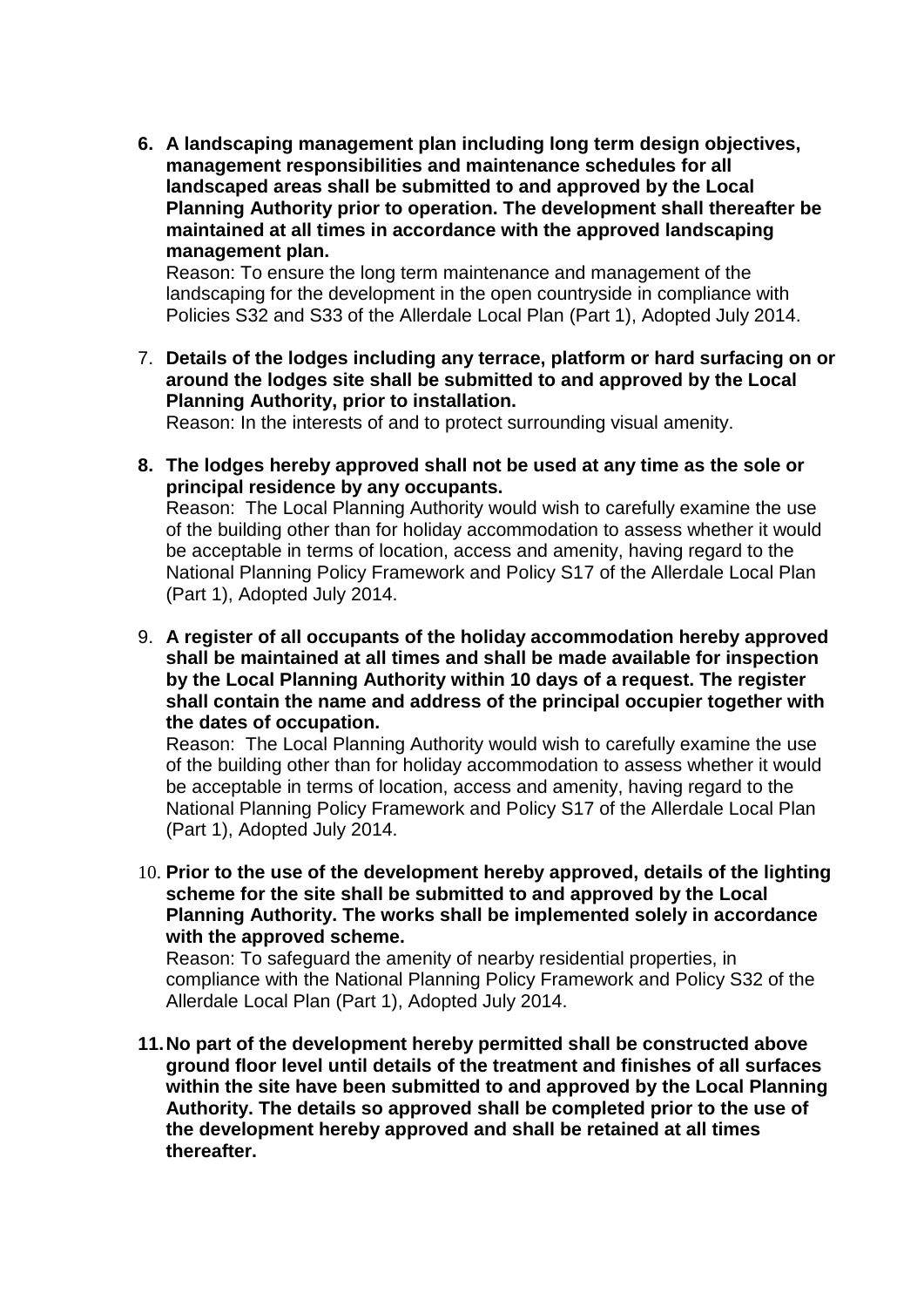Reason: In order to ensure a satisfactory standard of development for the external appearance of the approved scheme in relation to its surroundings, in compliance with the National Planning Policy Framework and Policy DM14 of the Allerdale Local Plan (Part 1), Adopted July 2014.

- **12.Details of the siting, height and type of all means of enclosure/screen walls/fences/other means of enclosure shall be submitted to and approved by the Local Planning Authority prior to the occupation of the development.**  Reason: To ensure a satisfactory standard of development which is compatible with the character of the surrounding area and safeguard the amenity of neighbouring properties.
- **13.Notwithstanding the proposed submitted levels prior to works commencing on site details of all proposed ground floor levels including finished floor levels of the building, levels of any paths, drives, garages, and parking areas and materials of any retaining walls shall be submitted to the Local Planning Authority. The works shall be carried out in accordance with the approved works.**

Reason: To ensure that works are carried out to a suitable level in relation to the adjoining properties and highways and in the interest of visual amenity.

- **14.Prior to the use of the development, a surface water drainage scheme based on the hierarchy of drainage options in the National Planning Practice Guidance with evidence of an assessment of the site conditions (inclusive of how the scheme shall be managed and maintained after completion) shall be submitted to and approved in writing by the Local Planning Authority. The surface water drainage scheme must be in accordance with the Non-Statutory Technical Standards for Sustainable Drainage Systems (March 2015) or any subsequent replacement national standards and unless otherwise agreed in writing by the Local Planning Authority, no surface water shall discharge to the public sewerage system either directly or indirectly. The development shall be completed, maintained and managed in accordance with the approved details.**  Reason: To promote sustainable development, secure proper drainage and to manage the risk of flooding and pollution.
- 15.**Prior to the commencement of works, details of the non-mains foul drainage systems for the development shall be submitted to and approved in writing by the Local Planning Authority. The development hereby permitted shall only be carried out in accordance with the approved nonmains drainage assessment including the following specific mitigation measures detailed therein :** 
	- a. **Soakaways to be constructed to BS6297:2007**
	- b. **No connection to watercourse or land drainage system and no part of the soakaway system is within 10 metres of any ditch or watercourse.**
	- c. **No siting of the septic tank/package sewage treatment plant within 50 metres or upslope of any well, spring or borehole used for private water supply.**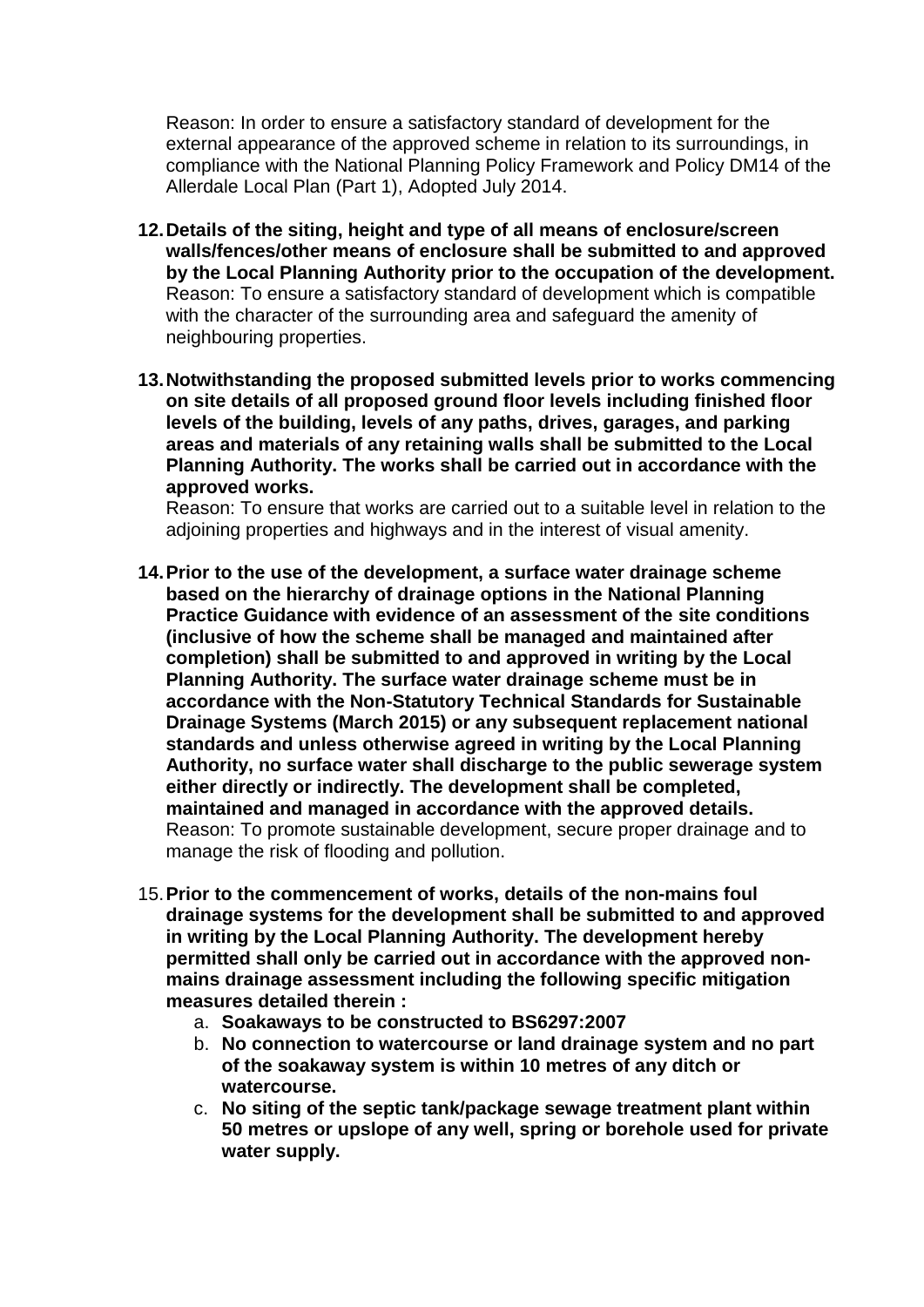#### **The details hereby approved shall be implemented prior to the use of the development.**

Reason: To enable a satisfactory means of non-mains foul drainage, in compliance with the National Planning Policy Framework and Policy DM12 of the Allerdale Local Plan (Part 1), Adopted July 2014.

- 16.**No development shall take place until a Construction and Demolition Method Statement has been submitted to and approved in writing by the Local Planning Authority. The statement shall include the following: Traffic Management Plan to include all traffic associated with the development, including site and staff traffic, off site parking, turning and compound areas;**
	- **a. Procedure to monitor and mitigate noise and vibration from the construction and demolition and to monitor any properties at risk of damage from vibration, as well as taking into account noise from vehicles, deliveries. All measurements should make reference to BS7445.**
	- **b. Mitigation measures to reduce adverse impacts on residential properties from construction compounds including visual impact, noise, and light pollution.**
	- **c. A written procedure for dealing with complaints regarding the construction or demolition;**
	- **d. Measures to control the emissions of dust and dirt during construction and demolition (including any wheel washing facilities);**
	- **e. Programme of work for Demolition and Construction phase;**
	- **f. Hours of working and deliveries;**
	- **g. Details of lighting to be used on site;**
	- **h. Highway signage/ Haulage routes.**

#### **The approved statement shall be adhered to throughout the duration of the development.**

Reason: In the interests of safeguarding the amenity of the occupiers of neighbouring properties during the construction works of the development hereby approved, in compliance with the National Planning Policy Framework and Policy S32 of the Allerdale Local Plan (Part 1), Adopted July 2014 and in the interests of highway safety.

**17.No development approved by this permission shall commence until all necessary site investigation works within the site boundary have been carried out to establish the degree and nature of the contamination and its potential to pollute the environment or cause harm to human health. The scope of works for the site investigations should be agreed with the Local Planning Authority prior to the commencement.**

Reason: To minimise any risk during or post construction works arising from any possible contamination from the development to the local environment in compliance with the National Planning Policy Framework and Policy S30 of the Allerdale Local Plan (Part 1), Adopted July 2014.

18.**Should land affected by contamination be identified under condition 17 following site investigations which poses unacceptable risks to human health, controlled waters or the wider environment, no development shall**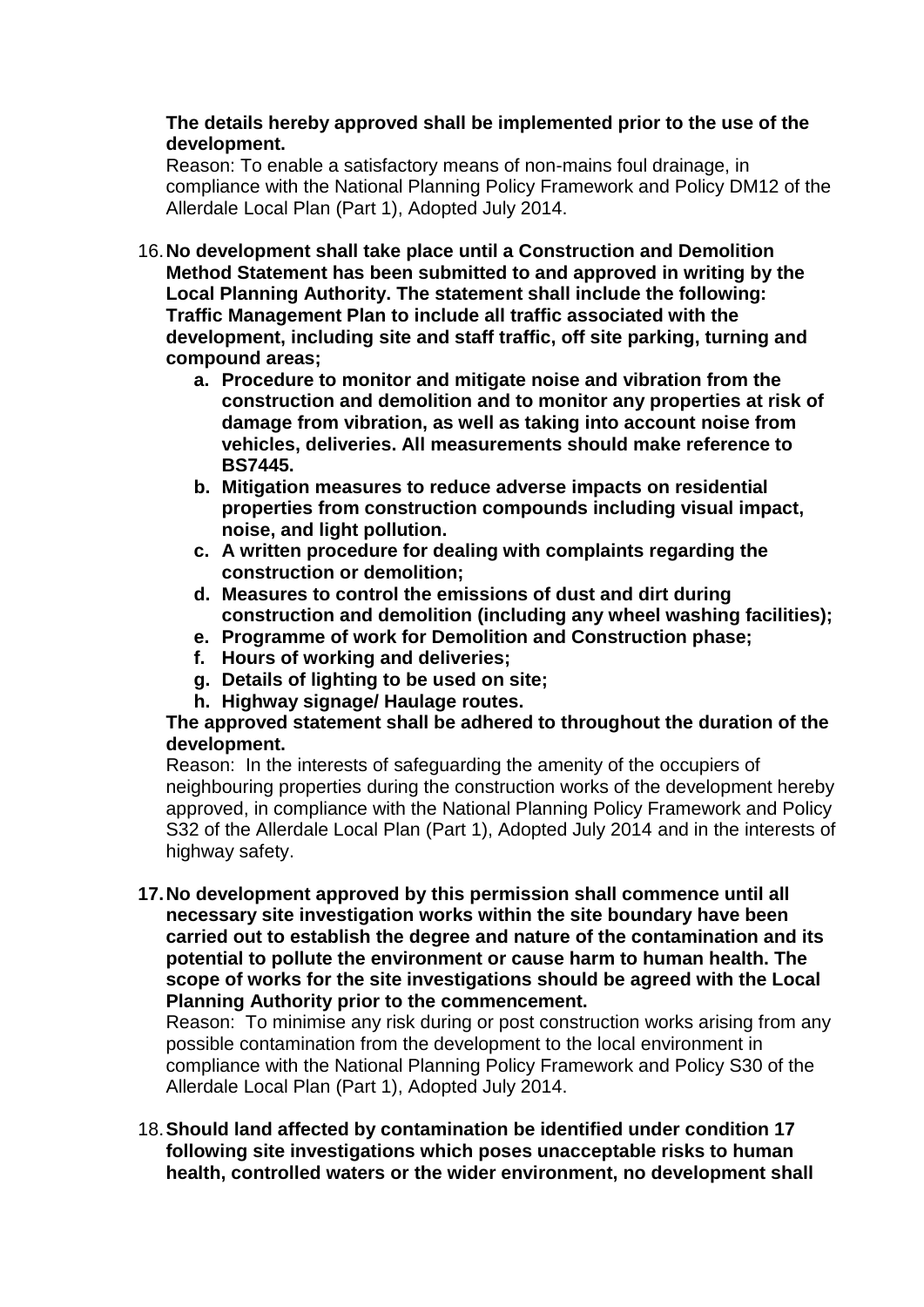**take place until a detailed remediation scheme has been submitted to and approved in writing by the Local Planning Authority. The scheme must include an appraisal of remediation options, identification of the preferred option(s), the proposed remediation objectives and remediation criteria, and a description and programme of the works to be undertaken including the verification plan.**

Reason: To minimise any risk during or post construction works arising from any possible contamination from the development to the local environment in compliance with the National Planning Policy Framework and Policy S30 of the Allerdale Local Plan (Part 1), Adopted July 2014.

- **19.Should a remediation scheme be required under condition 18, the approved strategy shall be implemented and a verification report submitted to and approved in writing by the Local Planning Authority, prior to the development (or relevant phase of development) being brought into use.** Reason: To minimise any risk during or post construction works arising from any possible contamination from the development to the local environment in compliance with the National Planning Policy Framework and Policy S30 of the Allerdale Local Plan (Part 1), Adopted July 2014.
- 20.**In the event that contamination is found at any time when carrying out the approved development that was not previously identified it must be reported immediately to the Local Planning Authority. Development on the part of the site affected must be halted and a risk assessment carried out and submitted to and approved in writing by the Local Planning Authority. Where unacceptable risks are found remediation and verification schemes shall be submitted to and approved in writing by the Local Planning Authority. These shall be implemented prior to the development (or relevant phase of development) being brought into use. All works shall be undertaken in accordance with current UK guidance, particularly CLR11.** Reason: To minimise any risk arising from any possible contamination from the development to the local environment in compliance with the National Planning Policy Framework and Policy S30 of the Allerdale Local Plan (Part 1), Adopted July 2014.
- 21.**The access drive shall be surfaced in bituminous or cement bound materials, or otherwise bound and shall be constructed and completed before the development is brought into use. This surfacing shall extend for a distance of at least 5 metres inside the site, as measured from the carriageway edge of the adjacent highway.** Reason: In the interests of highway safety and environmental management.
- **22.The use of the development shall not be commenced until the access has been formed to give a minimum width of 4.8 metres, and that part of the access road extending 10 metres into the site from the existing highway has been constructed in accordance with details approved by the Local Planning Authority.**

Reason: In the interests of highway safety and environmental management.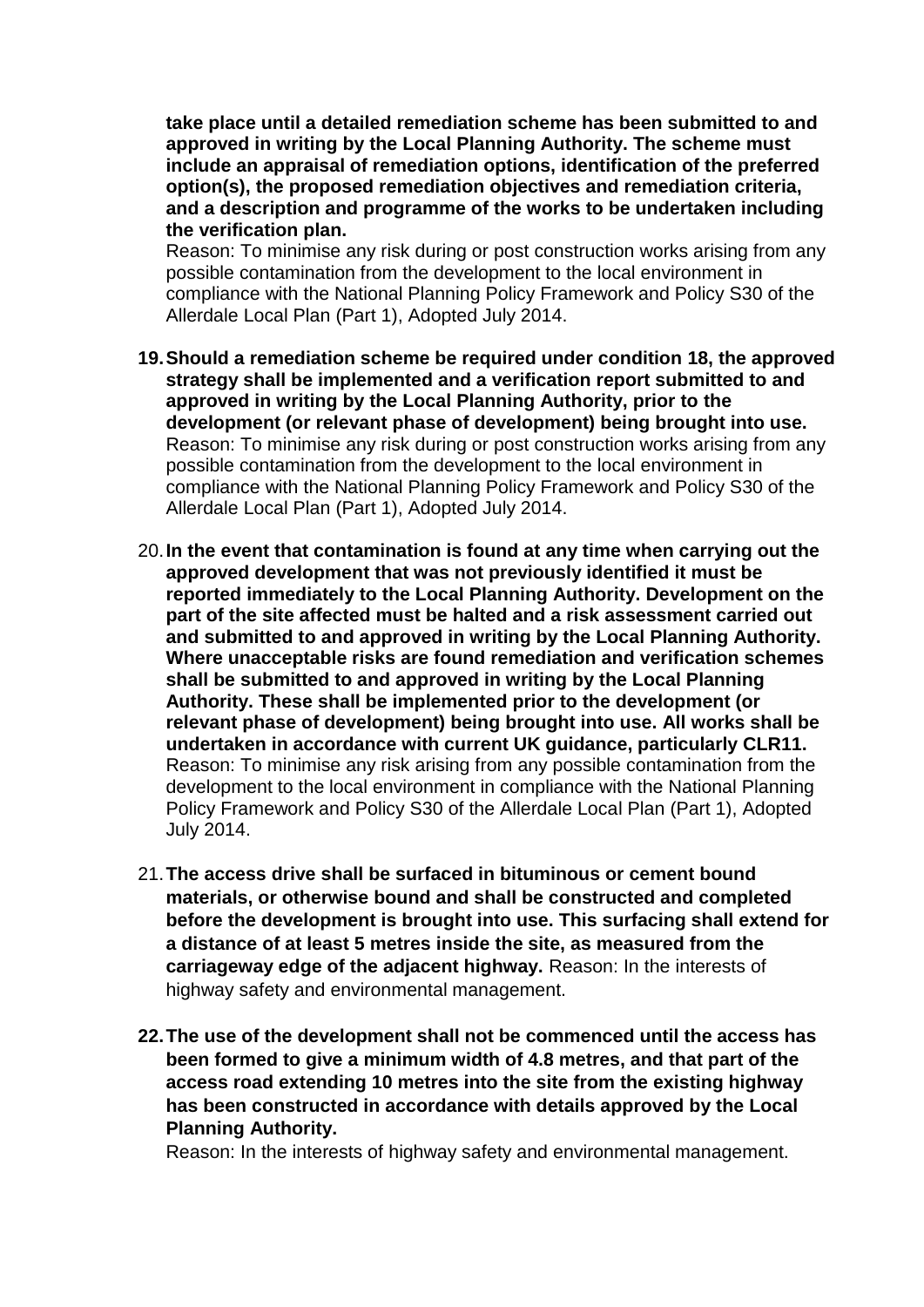**23.Any existing highway fence/wall boundary shall be reduced to a height not exceeding 1.0m above the carriageway level of the adjacent highway before the development is brought into use and shall not be raised to a height exceeding 1.0m thereafter.** 

Reason: In the interests of highway safety for the visibility of construction and operational traffic using the approved access.

**24.Details of all measures to be taken by the applicant/developer to prevent surface water discharging onto or off the highway shall be submitted to the Local Planning Authority for approval prior to development being commenced. Any approved works shall be implemented prior to the development being completed and shall be maintained operational thereafter.** 

Reason: In the interests of highway safety and environmental management.

**Other:** 

**Advisory Note**